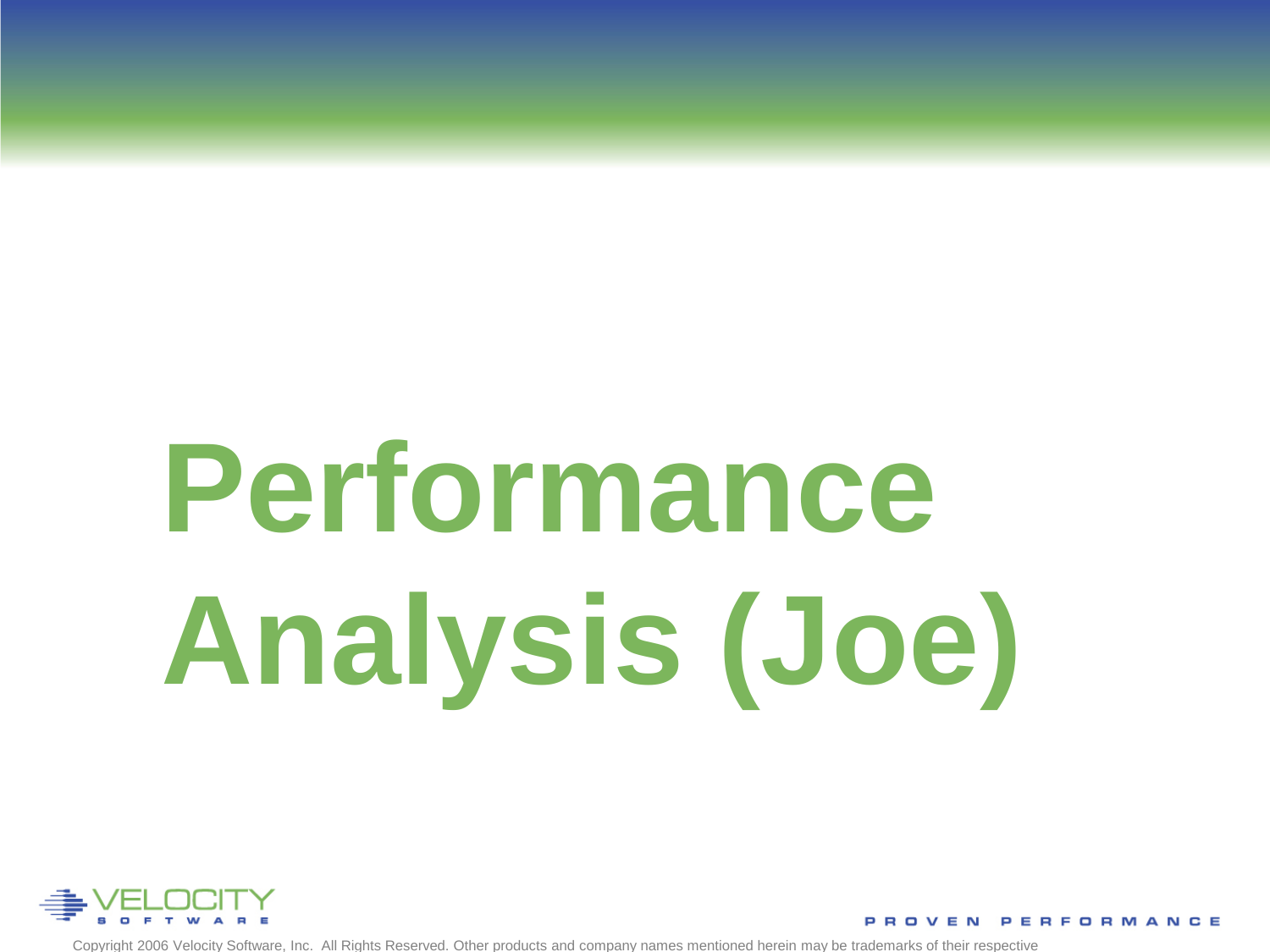## **Know the configuration: ESAHDR**

| Report: ESAHDR z/VM Monitor Analysis                                                                                                                          |                                   |                                                                             |                                                                              |  |
|---------------------------------------------------------------------------------------------------------------------------------------------------------------|-----------------------------------|-----------------------------------------------------------------------------|------------------------------------------------------------------------------|--|
| z/VM Version: 6 Release 3.0 SLU 1501<br>TOD clock at termination<br>Abend code of last termination                                                            |                                   |                                                                             | 21:35:05                                                                     |  |
| TOD clock at last IPL:<br>System Operator:<br>Time zone adjustment from GMT:                                                                                  |                                   |                                                                             | $03/05/16$ 21:35:34<br>OPERATOR<br>-4 hours                                  |  |
| Machine Model/Type<br>Multithreading Status:                                                                                                                  |                                   |                                                                             | Z13:2964/713                                                                 |  |
| System Sequence Code<br>Processor 0 model/serial                                                                                                              |                                   |                                                                             | 00000000000B97F7<br>2964-713 /0897F7 Master                                  |  |
| Processor 1 model/serial<br>Processor 2 model/serial<br>Processor 3 model/serial<br>Processor 4 model/serial                                                  |                                   |                                                                             | 2964-713 /0897F7<br>2964-713 /0897F7<br>2964-713 /0897F7<br>2964-713 /0897F7 |  |
| ESAME (Memory Extension) Nucleus in use<br>Power of processor in terms of service Units: 64777<br>ESA/370 hardware installed<br>Operating on IFL Processor(s) |                                   |                                                                             |                                                                              |  |
| Totals by Processor type:<br><---------CPU-------> <-Shared Processor busy>                                                                                   |                                   |                                                                             |                                                                              |  |
| Type Count Ded shared total assigned Ovhd Mgmt                                                                                                                |                                   |                                                                             |                                                                              |  |
| CP 13 0 13 607.5 588.6 14.1 18.8<br>IFL 18 0 18 100.3 93.3 3.6 7.1<br>$ICF$ 3 3<br>ZIIP 5 0                                                                   | $0 \t 0.0$<br>5 94.3 90.7 1.9 3.6 | $\begin{array}{ccc} & & 0 & \hline & 0 & \hline & 0.0 & \hline \end{array}$ |                                                                              |  |
|                                                                                                                                                               |                                   |                                                                             |                                                                              |  |

**Number of logical partitions defined: 17 Main Storage installed (MB): 180224** 



## Common configuration problems

- IFLs?
- Real Storage / Expanded
- Release signficant
- Master processor significant

 $\mathfrak{D}$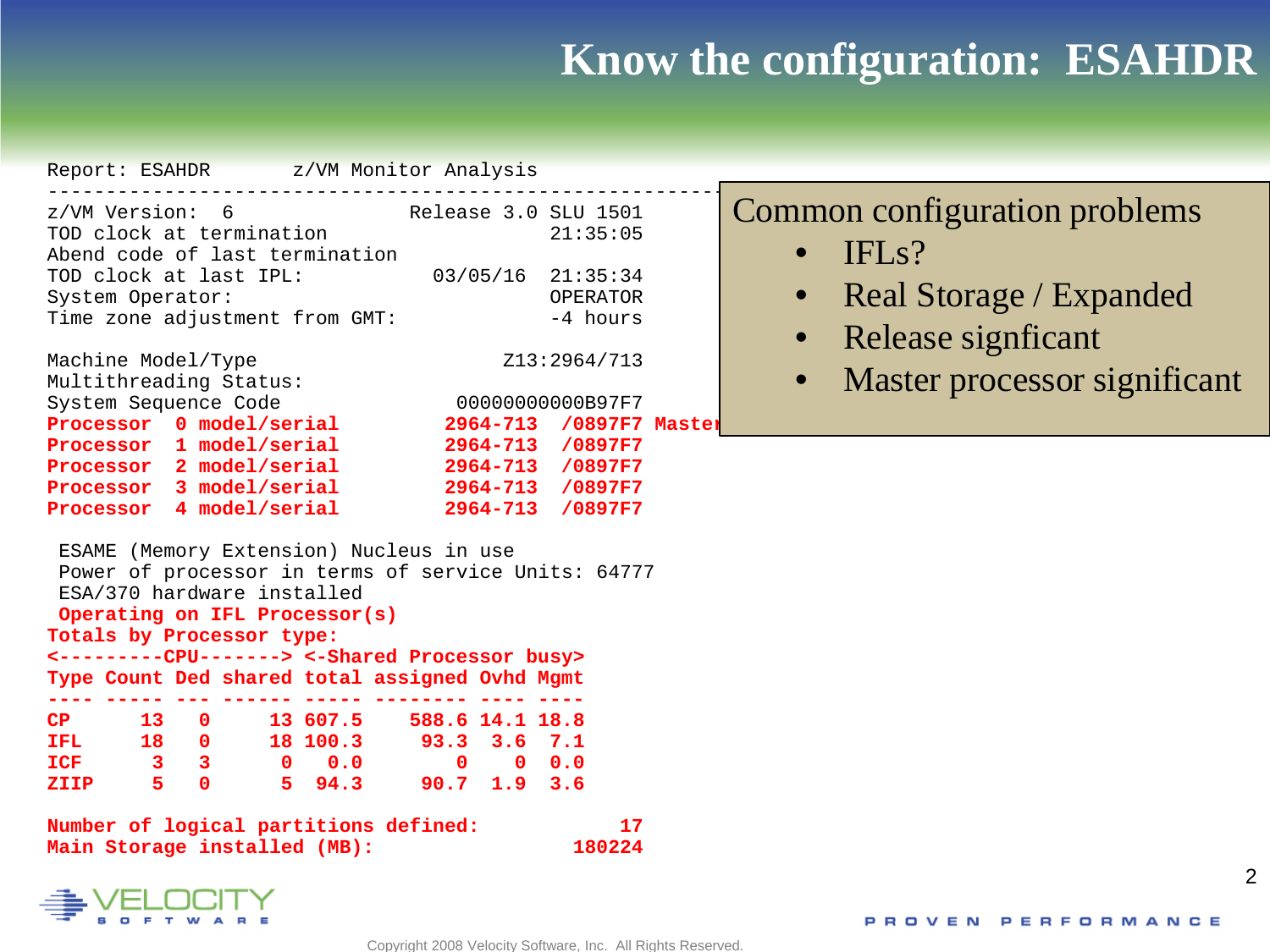# **Know the overall loads: ESASSUM / ESAMAIN**

| Subsystem Activity<br>Velocity Sof<br>Report: ESASSUM |                |                |         |                                               |             |     |     |  |                                                                                             |          |                |        |
|-------------------------------------------------------|----------------|----------------|---------|-----------------------------------------------|-------------|-----|-----|--|---------------------------------------------------------------------------------------------|----------|----------------|--------|
|                                                       |                |                |         |                                               |             |     |     |  | <---Users----> Transactions <processor> Storage (MB) &lt;-Paging--&gt; &lt;----</processor> |          |                |        |
|                                                       |                | <-avg number-> |         |                                               |             |     |     |  | Per Avg. Utilization Fixed Active <pages sec=""> &lt;-DAS</pages>                           |          |                |        |
| Time                                                  |                |                |         |                                               |             |     |     |  | On Actv In Q Minute Resp Total Virt. User Resid. XStore DASD Rate                           |          |                |        |
| 14:01:00                                              | 82             |                | 59 69.0 |                                               | 126.0 1.046 | 199 |     |  | 184 165.7 132964                                                                            | $\Omega$ |                | 0 3067 |
| 14:02:00                                              | 82             |                | 61 67.0 | 260.0 0.223                                   |             | 122 | 115 |  | 165.7 132983                                                                                | $\Omega$ | 0              | 274    |
| 14:03:00                                              | 82             |                | 58 62.0 | 244.0 0.138                                   |             | 82  | 77  |  | 165.7 132961                                                                                | $\Omega$ | $\Omega$       | 87     |
| 14:04:00                                              | 82             |                | 60 65.0 | 273.0 0.122                                   |             | 82  | 77  |  | 165.7 132975                                                                                | 0        | $\Omega$       | 181    |
| 14:05:00                                              | 82             |                | 60 69.0 | 289.0 0.092                                   |             | 82  | 77  |  | 165.7 132968                                                                                | $\Omega$ | $\overline{0}$ | 101    |
| 14:06:00                                              | 82             |                | 60 66.0 | 251.0 0.162                                   |             | 78  | 73  |  | 165.7 132970                                                                                | $\Omega$ | $\Omega$       | 216    |
| 14:07:00                                              | 82             |                | 60 63.0 | 275.0 0.089                                   |             | 58  | 53  |  | 165.7 132976                                                                                | 0        | $\Omega$       | 99     |
| 14:08:00                                              | 82             |                | 59 68.0 | 282.0 0.131                                   |             | 94  | 87  |  | 165.7 132968                                                                                | 0        | $\Omega$       | 229    |
| 14:09:00                                              | 82             | 59             | 66.0    | 267.0 0.084                                   |             | 80  | 74  |  | 165.7 132968                                                                                | 0        | $\Omega$       | 74     |
| 14:10:00                                              | 82             |                | 60 66.0 | 264.0 0.119                                   |             | 52  |     |  | 48 165.7 132969                                                                             | 0        | $\overline{0}$ | 160    |
| 14:11:00                                              | $\frac{8}{8}$  |                |         | Look for Spikes, dramatic changes, what time? |             |     |     |  |                                                                                             |          |                | 107    |
| 14:12:00                                              |                |                |         |                                               |             |     |     |  |                                                                                             |          |                | 164    |
| 14:13:00                                              | 8 <sup>1</sup> |                |         | Processor                                     |             |     |     |  |                                                                                             |          |                | 123    |
|                                                       |                |                |         | Storage for users                             |             |     |     |  |                                                                                             |          |                |        |
|                                                       |                |                |         | Page rates                                    |             |     |     |  |                                                                                             |          |                |        |
|                                                       |                | $\bullet$      |         | DASD I/O rates                                |             |     |     |  |                                                                                             |          |                |        |
|                                                       |                |                |         |                                               |             |     |     |  | (Transacations are for traditional workloads)                                               |          |                |        |

A R

PROVEN PERFORMANCE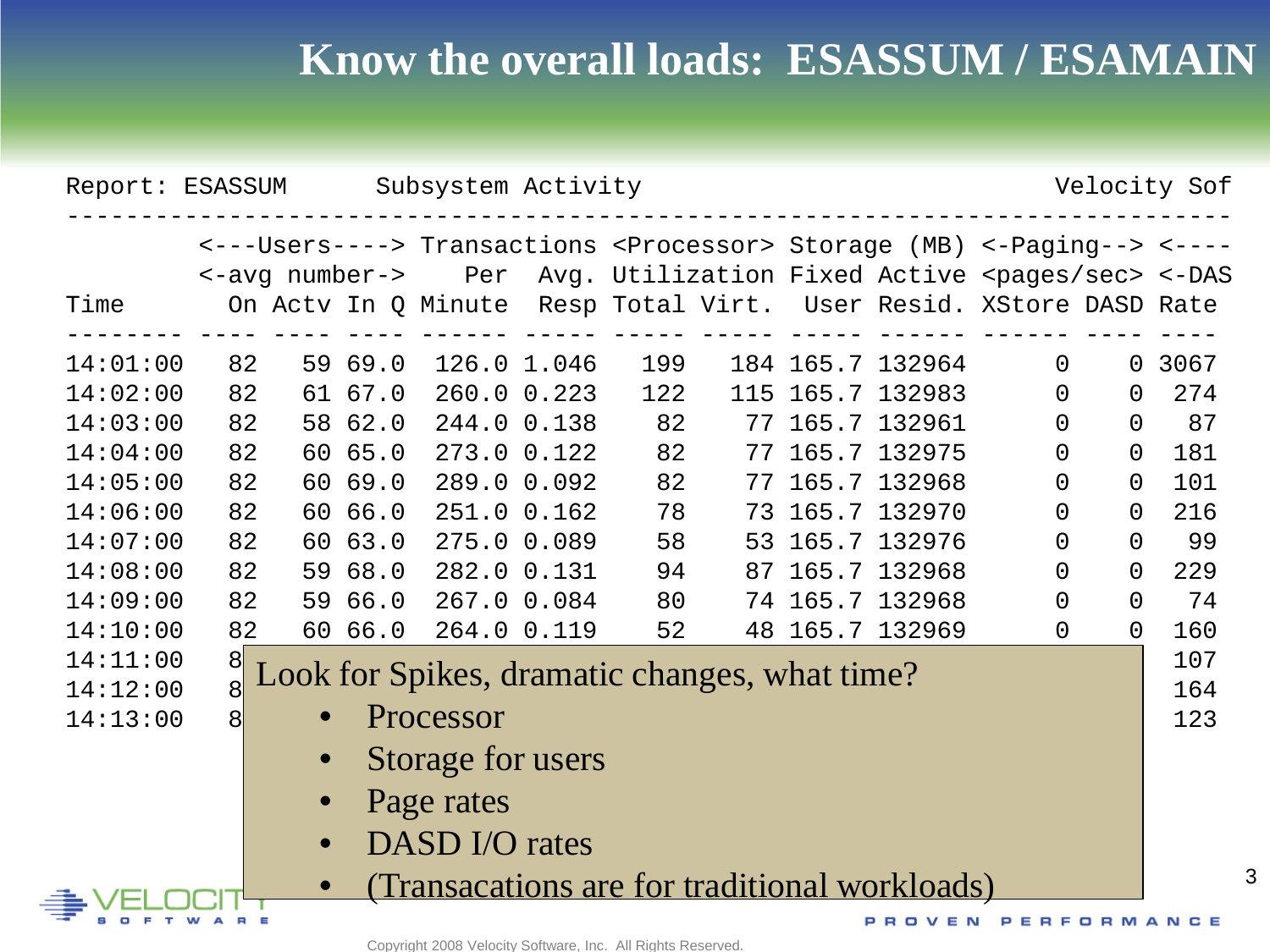## **Wait States: ESAXACT**

Report: ESAXACT Transaction Delay An Monitor initialized: 06/06/16 at 14:00:00 ----------------------------------------- <-----Percent non-do UserID <-Samples-><br>/Class Total In O Total In O Run Sim CPU SIO Pag -------- ----- ----- --- --- --- --- ---  $06/06/16$ <br> $14:01:00$  82 14:01:00 82 69 0 0 0 0 0 Hi-Freq: 7020 3782 3.1 0.1 1.2 0.1 0 \*\*\*Key User Analysis \*\*\*<br>TCPIP 60 17 0 TCPIP 60 17 0 0 0 0 0 \*\*\*User Class Analysis\*\*\* Servers 600 1 0 0 0 0 0<br>Velocity 600 69 0 0 0 2.9 0 Velocity 600 69 0 0 0 2.9 0<br>SPD 420 265 0 0 0.4 0 0 SPD 420 265 0 0 0.4 0 0 BPG 3000 2801 2.9 0.2 1.5 0 0 DES 120 120 0.8 0 0.8 0 0<br>TSP 120 88 0 0 1.1 0 0 TSP 120 88 0 0 1.1 0 0 NMQ 180 120 28 0 0 0 0<br>NetX 120 70 1.4 0 0 0 0 NetX 120 70 1.4 0 0 0 0<br>TheUsrs 1740 232 0.9 0 0 0 0  $2320.9$ \*\*\*Top User Analysis\*\*\* R00002N1 180 120 28 0 0 0 0 V015N00 120 120 8.3 0.8 3.3 0 0 R018N0Z 120 120 9.2 1.7 0 0 0<br>R021N0Z 120 120 10 0.8 1.7 0 0 120 120 10 0.8 1.7 0 0<br>120 119 10 0 5.0 0 0 R024N0Z 120 119 10 05.0 0 0<br>V010N00 120 120 11 0.8 5.0 0 0 120 120 11 0.8 5.0 0 0<br>120 120 7.5 0 2.5 0 0 R023N0Z 120 120 7.5 0 2.5 0 0<br>V013N00 120 120 1.7 0 0.8 0 0 V013N00 120 120 1.7 0 0.8 0 0  $1204.2$ 

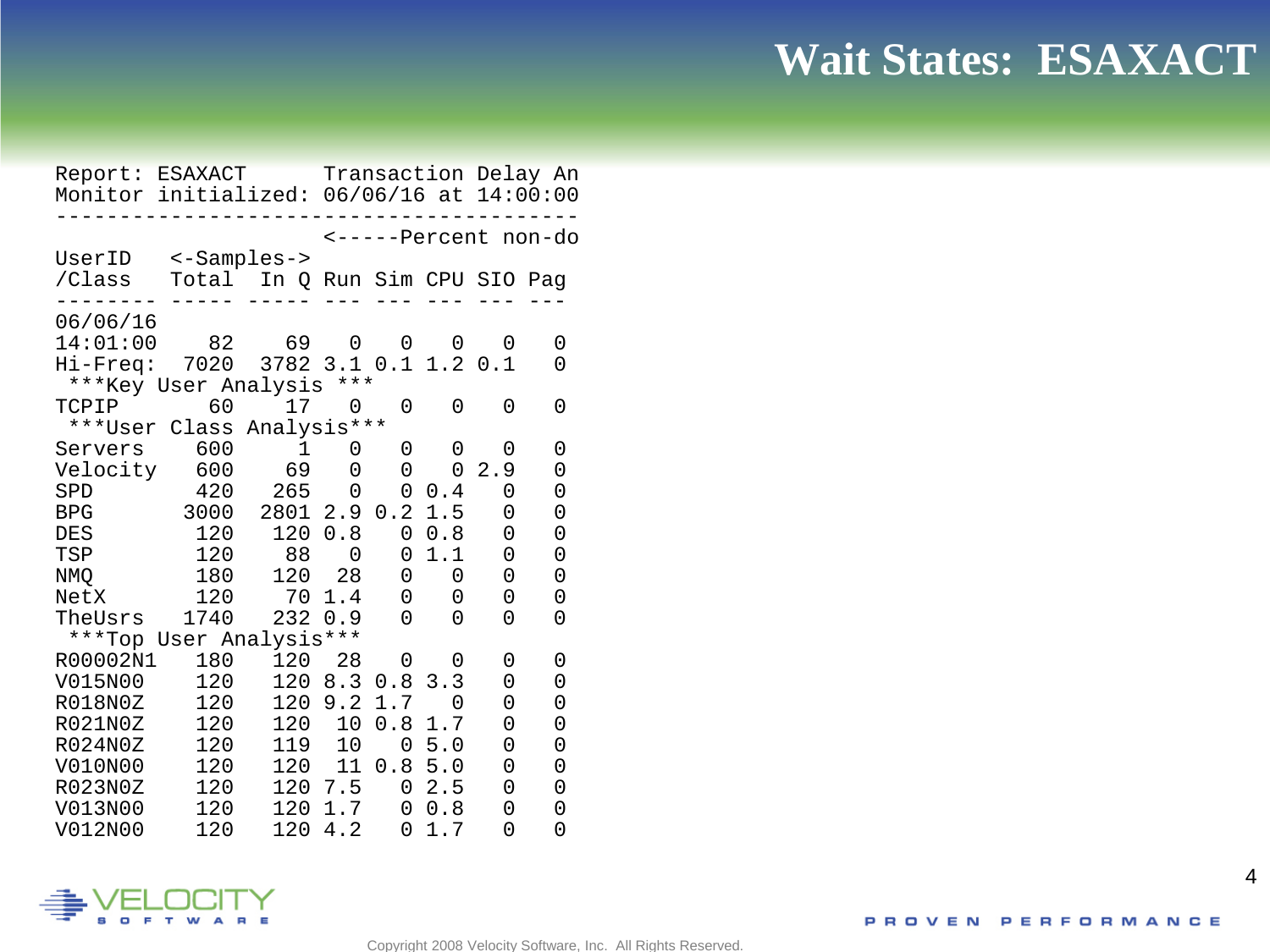# **Eligible list? ESAUSRQ**

|               | Report: ESAUSRQ s                                                       |             |             |          |                 |          |                              | Velocity Software Corporate ZMAP 4.3.0 0                             |              |          |          |
|---------------|-------------------------------------------------------------------------|-------------|-------------|----------|-----------------|----------|------------------------------|----------------------------------------------------------------------|--------------|----------|----------|
|               | Monitor initiali4 serial 897F7 First record analyzed: 06/06/16 14:00:00 |             |             |          |                 |          |                              |                                                                      |              |          |          |
|               |                                                                         |             |             |          |                 |          |                              | <------ <--------------Average Number of Users in Queue------------- |              |          |          |
| UserID        | Logged                                                                  |             |             |          |                 |          |                              | <-------Dispatch List-------> Limit <-------Eligible List--          |              |          |          |
| /Class        | on                                                                      | Q0          | Q1          | Q2       |                 |          | Q3 Ldng List                 | E0                                                                   | E1           | E2       | E3       |
|               |                                                                         |             |             |          |                 |          |                              |                                                                      |              |          |          |
| 06/06/16      |                                                                         |             |             |          |                 |          |                              |                                                                      |              |          |          |
| 14:01:00      | 82.0                                                                    | 2.0         | 9.0         | 2.0      | 56.0            | 0        | 2.0                          |                                                                      | $\mathbf 0$  | 0        | 0        |
| Hi-Freq: 82.0 |                                                                         | 2.3         | 3.6         | 2.9      | 57.5            | 0        | 2.7                          | $\Omega$                                                             | 0            | $\Omega$ | $\Omega$ |
|               | ***Key User Ana                                                         |             |             |          |                 |          |                              |                                                                      |              |          |          |
| TCPIP         | 1.0                                                                     | 0.3         | $\mathbf 0$ | 0        | 0               | 0        | 0                            | 0                                                                    | 0            | $\Omega$ | $\Omega$ |
|               | ***User Class A                                                         |             |             |          |                 |          |                              |                                                                      |              |          |          |
| Servers       | 10.0                                                                    | $\mathbf 0$ | $\Omega$    | 0        | 0               | 0        | 0                            | $\mathbf 0$                                                          | 0            | 0        | 0        |
| Velocity      | 10.0                                                                    | 1.0         | 0.1         | 0        | 0               | $\Omega$ | $\Omega$                     | $\mathbf 0$                                                          | 0            | 0        | 0        |
| SPD           | 4.0                                                                     | 0           | 1.2         | 1.2      | 2.0             | 0        | $\Omega$                     | 0                                                                    | 0            | 0        | 0        |
| <b>BPG</b>    | 25.0                                                                    | 0           | $\Omega$    | $\Omega$ | 49.7            | 0        | 2.2                          | 0                                                                    | 0            | 0        | 0        |
| <b>DES</b>    | 1.0                                                                     | 0           | 0           | 0        | 2.0             | 0        | $\Omega$                     | 0                                                                    | 0            | 0        | 0        |
| TSP           | 1.0                                                                     | 0           | 0.2         | 0.9      | 0.3             | 0        | 0                            | 0                                                                    | 0            | 0        | 0        |
| NMQ           | 1.0                                                                     | 0           | $\Omega$    | $\Omega$ | 2.0             | 0        | 0.5                          | 0                                                                    | 0            | 0        | 0        |
| NetX          | $1.0$                                                                   | $\Omega$    | 0.6         | 0.5      | 0               | 0        | 0                            | 0                                                                    | 0            | 0        | 0        |
| TheUsrs       | 27.0                                                                    | 0.9         | 1.5         | 0.1      | 1.4             | $\Omega$ | 0                            | <sup>0</sup>                                                         | 0            | $\Omega$ | 0        |
|               | ***Top User Ana                                                         |             |             |          |                 |          |                              |                                                                      |              |          |          |
| R00002N1      | 1.0                                                                     | 0           | $\mathbf 0$ | 0        | 2.0             | 0        | 0.5                          | 0                                                                    | 0            | 0        | 0        |
| V015N00       | 1.0                                                                     | 0           | 0           | 0        | 2.0             | 0        | 0.6                          | 0                                                                    | 0            | 0        | 0        |
| R018N0Z       | 1.0                                                                     | 0           | 0           | 0        | 2.0             | 0        | 0.6                          | 0                                                                    | 0            | 0        | 0        |
| R021N0Z       | 1.0                                                                     | 0           | 0           | 0        | 2.0             | $\Omega$ | 0.5                          | 0                                                                    | 0            | 0        | 0        |
| R024N0Z       | 1.0                                                                     | 0           | 0           | 0        | 2.0             | 0        | 0.2                          | 0                                                                    | 0            | 0        | 0        |
| V010N00       | 1.0                                                                     | 0           | 0           | 0        | 2.0             | 0        | 0.3                          | 0                                                                    | 0            | $\Omega$ | $\Omega$ |
| R023N0Z       | 1.0                                                                     | U           | $\cap$      | U        | 2.0             | $\cap$   | $\cap$                       |                                                                      | <sup>n</sup> | ∩        | U        |
|               |                                                                         |             |             |          |                 |          |                              |                                                                      |              |          |          |
|               |                                                                         |             |             |          |                 |          | Look for "Non zero eligible" |                                                                      |              |          |          |
|               |                                                                         |             |             |          |                 |          |                              |                                                                      |              |          |          |
|               |                                                                         |             |             |          | In queue $(Q3)$ |          |                              |                                                                      |              |          |          |
|               |                                                                         |             |             |          |                 |          |                              |                                                                      |              |          |          |
|               |                                                                         |             |             |          |                 |          |                              |                                                                      |              |          | PROVE    |

Copyright 2008 Velocity Software, Inc. All Rights Reserved.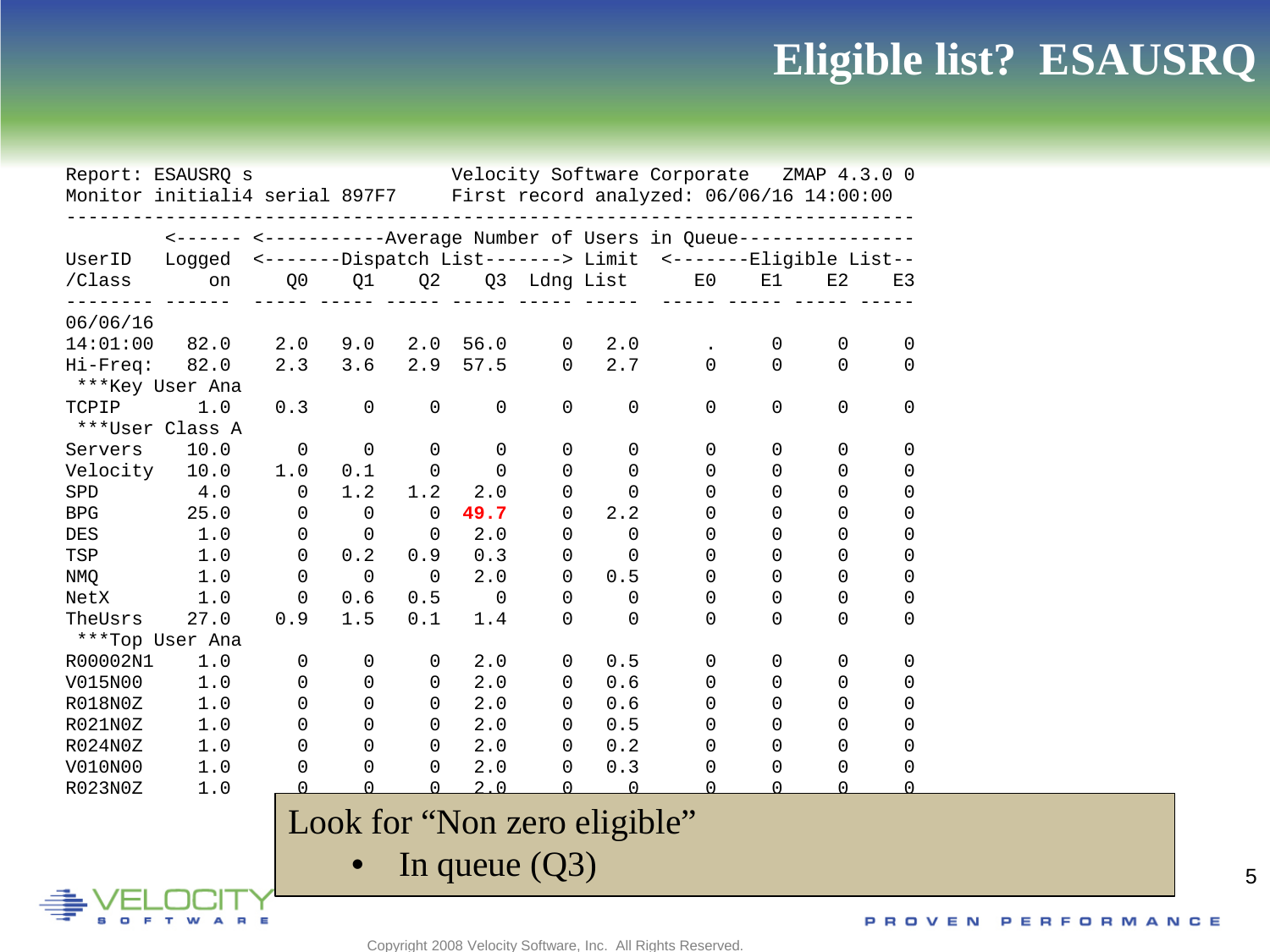## **User Configuration: ESAUSRC**

| Report: ESAUSRC  |                | User C                                       |         |                                                                                                                        |                      |           |                              | Velocity So          |                |                |
|------------------|----------------|----------------------------------------------|---------|------------------------------------------------------------------------------------------------------------------------|----------------------|-----------|------------------------------|----------------------|----------------|----------------|
|                  |                | Monitor initialized: 06/06/2964 serial 897F7 |         |                                                                                                                        |                      |           |                              | First recor          |                |                |
| Monitor period:  |                |                                              | 360:00) |                                                                                                                        |                      |           |                              | Last record          |                |                |
|                  |                |                                              |         |                                                                                                                        |                      |           |                              |                      |                |                |
|                  |                |                                              |         |                                                                                                                        |                      |           | <-------SHARE-------> <---CP |                      |                |                |
|                  |                | Account                                      |         | CPU <normal> &lt;--MAX-&gt; Lim <count< td=""><td></td><td></td><td></td><td></td><td></td><td></td></count<></normal> |                      |           |                              |                      |                |                |
| UserID           | ClassID        | Code                                         |         | Type Rel Abs Typ Shre -it Def On                                                                                       |                      |           |                              |                      |                |                |
| DIRMAINT Servers |                | SYSTEM                                       | IFL     | 100                                                                                                                    |                      |           |                              |                      | 1              | 1              |
| DTCSMAPI         | TheUsrs        | DTCSMAPI                                     | IFL     | 3000                                                                                                                   |                      |           |                              | $\bullet$            | 1              | $\mathbf 1$    |
| LDAPSRV          | TheUsrs        | LDAPSRV                                      | IFL     | 100                                                                                                                    |                      |           |                              |                      | 1              | $\mathbf 1$    |
| LINUX1           | SPD            | LINUX1                                       | IFL     | 200                                                                                                                    | $\ddot{\phantom{a}}$ |           | Abs 6553 Hrd                 |                      | 1              | $\mathbf 1$    |
| PERFSVM          | TheUsrs        | XXXXX                                        | IFL     | $\ddot{\phantom{a}}$                                                                                                   | 3.0                  |           |                              |                      | $\mathbf 1$    | $\mathbf 1$    |
| PERSMAPI         | TheUsrs        | <b>XXXX</b>                                  | IFL     | $\ddot{\phantom{a}}$                                                                                                   | $3.0$                |           |                              |                      | $\mathbf 1$    | $\mathbf{1}$   |
| <b>RACFVM</b>    | <b>KeyUser</b> | <b>SYSTEMS</b>                               | IFL     | 100                                                                                                                    |                      | $\bullet$ |                              |                      | $\mathbf 1$    | $\mathbf 1$    |
| R00001N1         | <b>DES</b>     | R00001N1                                     | IFL     | 200                                                                                                                    |                      | Abs       | 7864 Hrd                     |                      | 2              | $\overline{2}$ |
| R00002N1         | <b>NMO</b>     | R00002N1                                     | IFL     |                                                                                                                        | 9                    | Abs       |                              | 12K Hrd              | 3              | $\overline{2}$ |
| R00003N0         | NetX           | R00003N0                                     | IFL     | 200                                                                                                                    |                      |           | Abs 7864 Hrd                 |                      | 2              | $\overline{2}$ |
| R00004N0         | <b>BPG</b>     | R00004N0                                     | IFL     | 200                                                                                                                    |                      | Abs       | 7864 Hrd                     |                      | $\overline{2}$ | $\overline{2}$ |
| R00005N0         | <b>BPG</b>     | R00005N0                                     | IFL     | 200                                                                                                                    |                      | Abs       | 7864 Hrd                     |                      | $\overline{2}$ | $\overline{2}$ |
| R029N0Z          | SPD            | R029N0Z                                      | IFL     | 200                                                                                                                    |                      | Abs       | 7864 Hrd                     |                      | $\overline{2}$ | $\overline{2}$ |
| SYSADMIN         | TheUsrs        | <b>SYSTEMS</b>                               | IFL     | 100                                                                                                                    |                      |           |                              |                      | 1              | $\mathbf{1}$   |
| TCPIP            | KeyUser        | TCPIP                                        | IFL     | $\ddot{\phantom{0}}$                                                                                                   | 2.0                  |           |                              | $\ddot{\phantom{0}}$ | 1              | $\mathbf 1$    |
| VMSYSVPS         | TheUsrs        | VMSYSVPS                                     | IFL     | $\ddot{\phantom{a}}$                                                                                                   | $3.0$                |           |                              | $\ddot{\phantom{0}}$ | $\mathbf 1$    | $\mathbf{1}$   |
| VSMEVSRV         | TheUsrs        | <b>VSMEVSRV</b>                              | IFL     | 100                                                                                                                    |                      |           |                              | $\ddot{\phantom{0}}$ | $\mathbf 1$    | $\mathbf 1$    |
| <b>VSMGUARD</b>  | TheUsrs        | VSMGUARD                                     | IFL     | 100                                                                                                                    |                      |           |                              | $\ddot{\phantom{0}}$ | $\mathbf 1$    | $\mathbf{1}$   |
| VSMREOIN         | TheUsrs        | VSMREQIN                                     | IFL     | 100                                                                                                                    |                      |           |                              | $\ddot{\phantom{0}}$ | $\mathbf 1$    | $\mathbf{1}$   |
| VSMREQIU         | TheUsrs        | VSMREOIU                                     | IFL     | 100                                                                                                                    |                      |           |                              |                      | $\mathbf 1$    | $\mathbf{1}$   |
| VSMREQI6         | TheUsrs        | VSMREQI6                                     | IFL     | 100                                                                                                                    |                      |           |                              |                      | $\mathbf{1}$   | $\mathbf{1}$   |
| VSMWORK1         | TheUsrs        | VSMWORK1                                     | IFL     | 100                                                                                                                    |                      |           |                              |                      | $\mathbf{1}$   | $\mathbf{1}$   |
| VSMWORK2         | TheUsrs        | VSMWORK2                                     | IFL     | 100                                                                                                                    |                      |           |                              |                      | $\mathbf{1}$   | $\mathbf{1}$   |
| VSMWORK3         | TheUsrs        | VSMWORK3                                     | IFL     | 100                                                                                                                    |                      | $\bullet$ |                              |                      | $\mathbf 1$    | $\mathbf{1}$   |
| V010N00          | <b>BPG</b>     | V010N00                                      | IFL     | 200                                                                                                                    |                      | Abs       | 7864 Hrd                     |                      | 2              | $\overline{2}$ |
| V011N00          | <b>BPG</b>     | V011N00                                      | IFL     | 200                                                                                                                    |                      | Abs       | 7864 Hrd                     |                      | $\overline{2}$ | $\overline{2}$ |

## Look for "Interesting configurations"

- Large relative shares / absolute shares
- CPU Counts, matching shares (100 Rel / vcpu)
- CPU Type (IFL, CP)

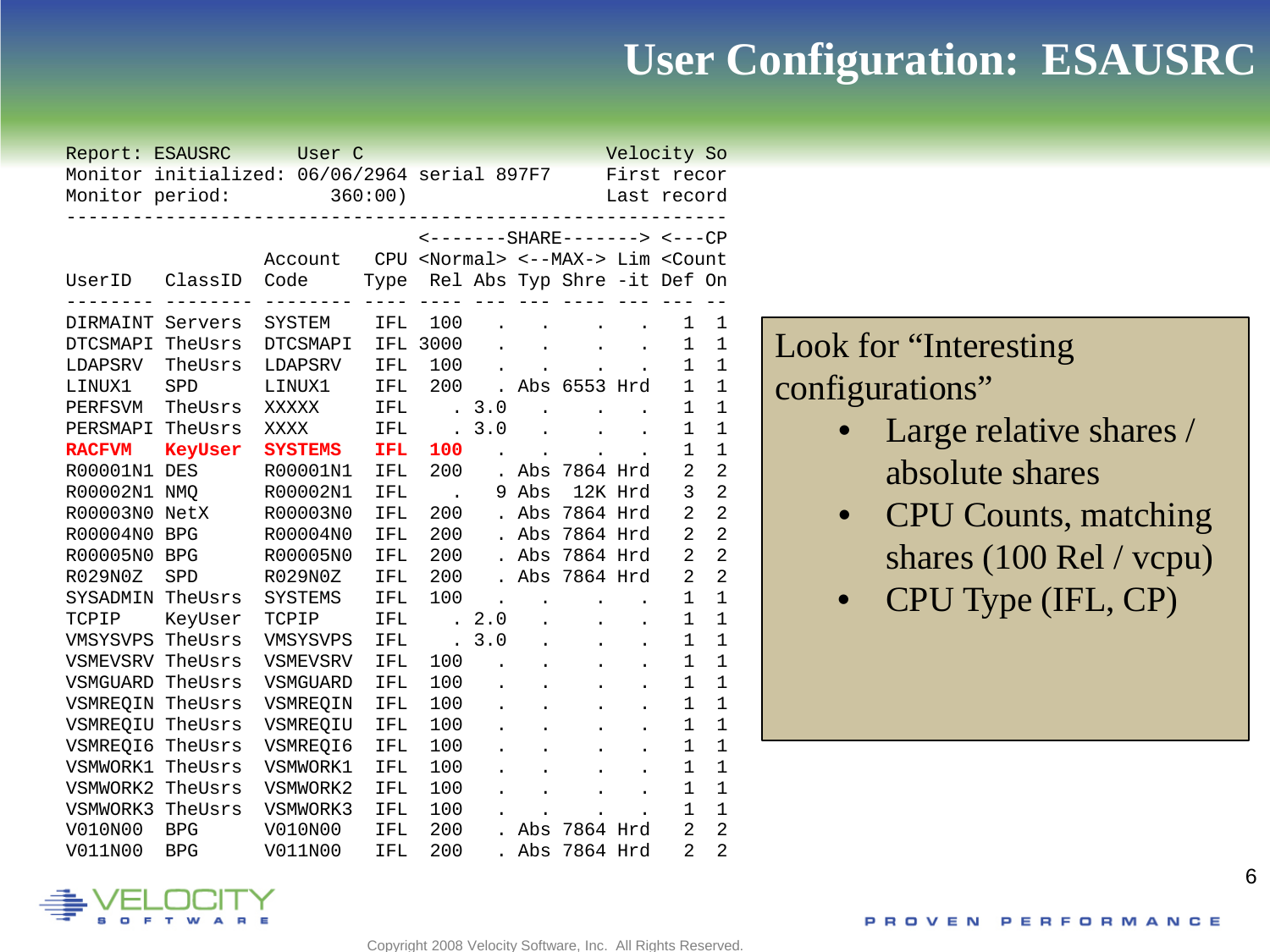## **Processor Subsystem Analysis**

# **Top down:**

- CEC / LPAR
- LPAR / z/VM
- Virtual machine
- Linux process

## **CPU Capture ratio 100% down to process**

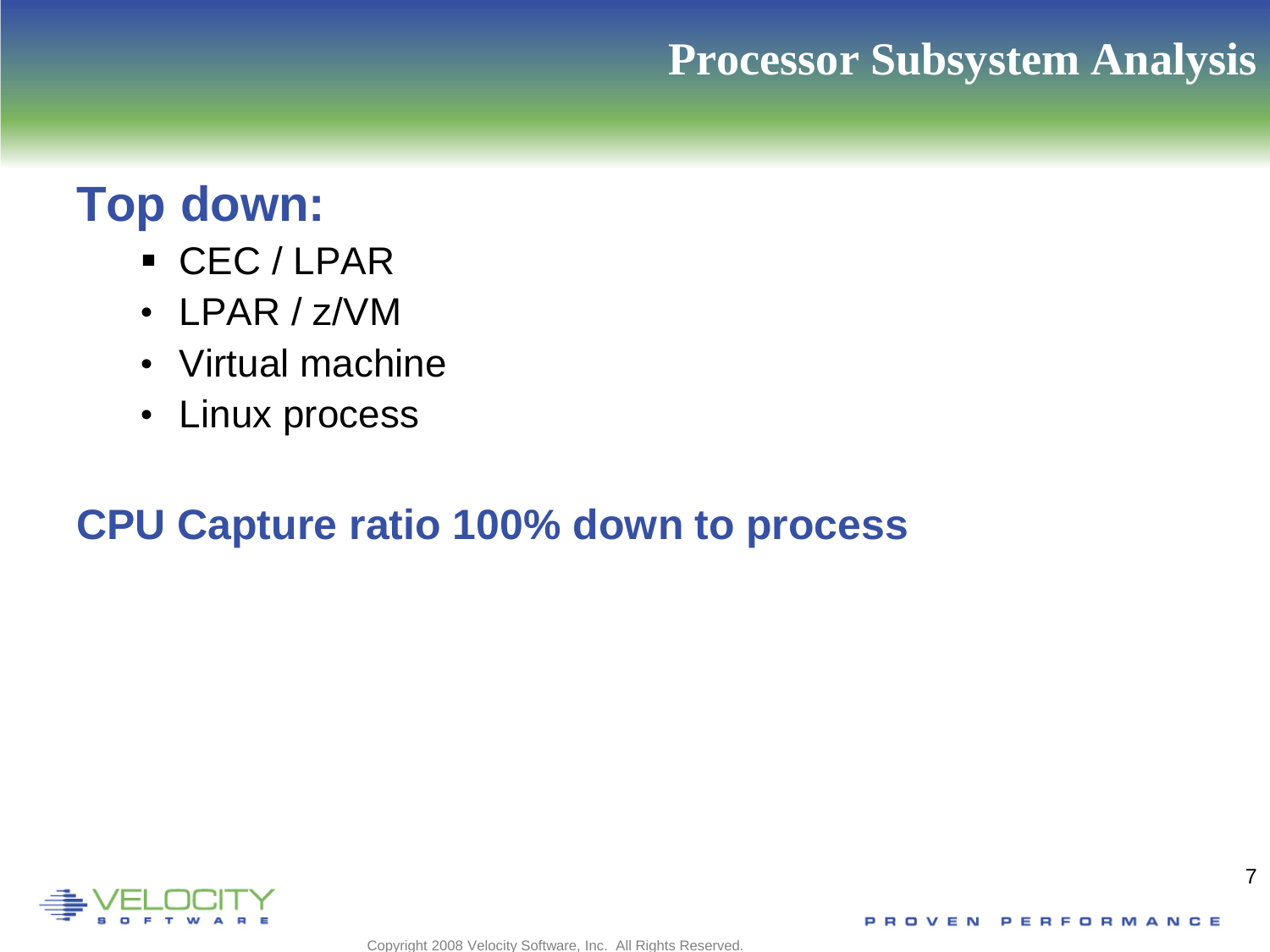## **LPAR Configuration: ESALPARS**

| Report:  | Logical Partition Summary<br>Veloc<br>ESALPARS |                                                                                 |                                                                   |                                                                      |                                      |                                                                 |                                                                  |                                                       |                                         |                                                                               |  |
|----------|------------------------------------------------|---------------------------------------------------------------------------------|-------------------------------------------------------------------|----------------------------------------------------------------------|--------------------------------------|-----------------------------------------------------------------|------------------------------------------------------------------|-------------------------------------------------------|-----------------------------------------|-------------------------------------------------------------------------------|--|
| Time     | CPUs                                           | <--Complex--> <--------Logical Partition-------><br>Phys Dispatch<br>Slice Name |                                                                   |                                                                      |                                      |                                                                 | Virt CPU <%Assigned><br>Nbr CPUs Type Total                      | Ovhd                                                  | <-Assigned S<br>$<-$ -LPAR--><br>Weight | Pct                                                                           |  |
| 14:01:00 | 39                                             | Dynamic Totals:                                                                 | Totals:<br><b>VMT1</b><br>PRODICF<br>SYSB<br>SYSB<br>SYSX<br>VMP2 | 0 <sub>0</sub><br>00<br>08<br>0F<br>01<br>01<br>0 <sup>C</sup><br>07 | 31<br>14<br>5.<br>2.<br>8<br>4<br>3. | CP<br>IFL<br><b>IFL</b><br>ICF<br>CP<br>ZIP<br>CP<br><b>IFL</b> | 1149<br>212.2<br>207.9<br>200.0<br>469.4<br>56.2<br>216.0<br>4.3 | 13.0<br>5.7<br>4.9<br>0.0<br>4.1<br>1.0<br>1.7<br>0.8 | 1001<br>1000<br>Ded                     | 100<br>100<br>100 10.0<br>5.1<br>452 45.2<br>560 56.5<br>180 18.0<br>900 90.0 |  |

Totals by Processor type:

|      |    |                         |                | <---------CPU-------> <-Shared Processor busy->      |  |
|------|----|-------------------------|----------------|------------------------------------------------------|--|
|      |    |                         |                | Type Count Ded shared Total Logical Ovhd Mgmt        |  |
|      |    |                         |                |                                                      |  |
| CP   |    | $13 \qquad 0$           | 13 1166.7      | 1136.0 13.0 17.7                                     |  |
| IFL. | 18 | $\overline{\mathbf{0}}$ | 18 221.3       | $206.5$ 5.7 9.0                                      |  |
| ICF  |    | 3 3                     | $0 \qquad 0.0$ | $\begin{matrix} 0 & 0 & 0 \\ 0 & 0 & 0 \end{matrix}$ |  |
| ZTTP |    | 5 O                     | 5, 139.3       | $127.0$ $3.1$ $9.2$                                  |  |

#### Look for "Shared processors"

- IFLs shared between LPARs (18)
- Check weights
- Assigned pct/CPU > 100 ??? -> excess share?
- First LPAR is "us", z/vm where data collected

PROVEN PERFORMANCE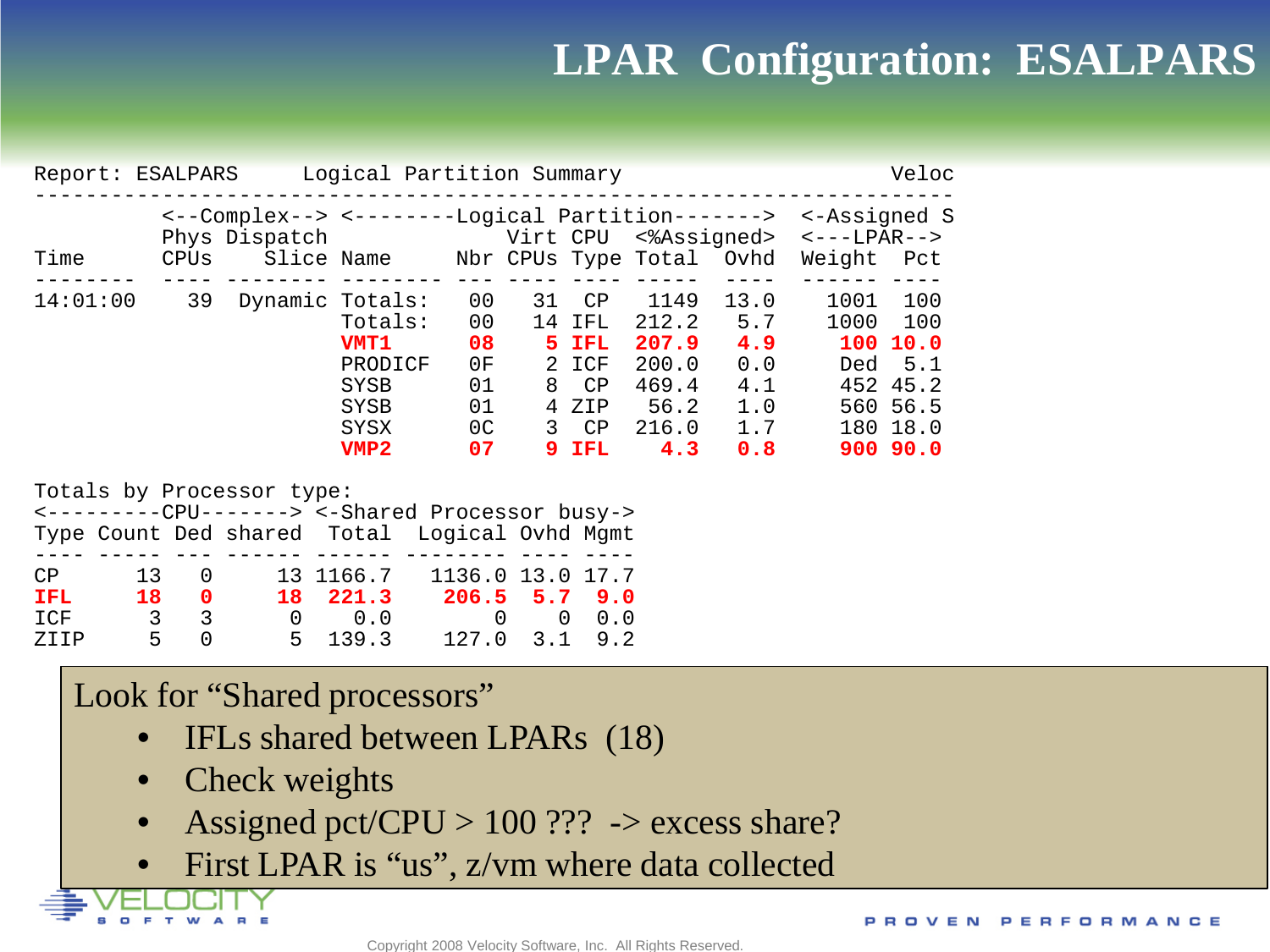## **Consumers within LPAR: ESAUSP2**

```
Report: ESAUSP2 User Resource R
------------------------------------
 <---CPU time--> <----Main S
UserID <(Percent)> T:V <Resident><br>
/Class Total Virt Rat Totl Activ
           Total Virt Rat Totl Activ
-------- ----- ----- --- ---- -----
14:01:00 195.4 183.7 1.1 34M 34.0M 
***Key User Analysis ***<br>TCPIP 0.17 0.06 3.0
          TCPIP 0.17 0.06 3.0 3878 3878 
 ***User Class Analysis*** 
Servers 0.00 0.00 1.1 19K 3119 
Velocity 0.95 0.88 1.1 10K 10148<br>SPD 1.65 1.62 1.0 1.9M 1932K
SPD 1.65 1.62 1.0 1.9M 1932K<br>BPG 152.1 140.8 1.1 28M 28.1M
BPG 152.1 140.8 1.1 28M 28.1M<br>DES 0.84 0.81 1.0 363K 363K
          DES 0.84 0.81 1.0 363K 363K
TSP 0.43 0.42 1.0 483K 483K<br>NMO 36.98 36.89 1.0 2.1M 2096K
NMQ 36.98 36.89 1.0 2.1M 2096K<br>NetX 0.61 0.60 1.0 291K 291K
NetX 0.61 0.60 1.0 291K<br>TheUsrs 1.64 1.59 1.0 824K
           1.64 1.59 1.0 824K 802K
 ***Top User Analysis*** 
R00002N1 36.98 36.89 1.0 2.1M 2096K 
V015N00 25.47 24.39 1.0 1.8M 1766K 
R018N0Z 22.48 21.43 1.0 2.1M 2067K 
R021N0Z 21.92 20.85 1.1 1.9M 1867K 
R024N0Z 20.16 16.14 1.2 1.5M 1543K
```
#### Look for consumers, in percent of cpu

• By class

Copyright 2008 Velocity Software, Inc. All Rights Reserved.

- Abusive servers (none)?
- Correct per expected?

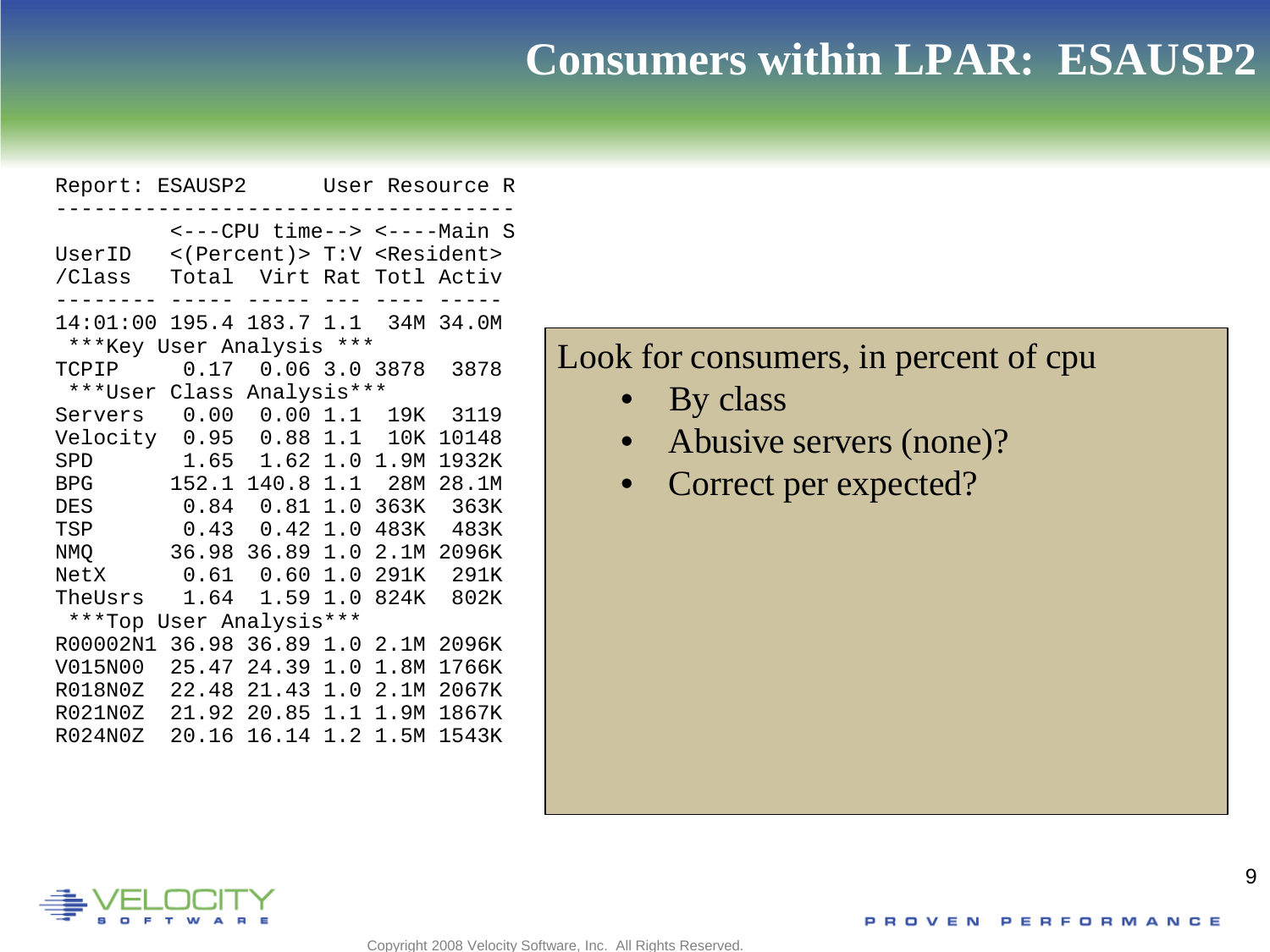## **Linux Process Load: ESALNXP**

| Report: ESALNXP LINUX HOST Process Statistics Report |              |                |                                                        |                |           |                                 |             |                    |                |                                        |                |
|------------------------------------------------------|--------------|----------------|--------------------------------------------------------|----------------|-----------|---------------------------------|-------------|--------------------|----------------|----------------------------------------|----------------|
| node/                                                |              |                | <-Process Ident-> Nice PRTY <------CPU Percents----> < |                |           |                                 |             |                    |                |                                        |                |
| Name                                                 |              |                | ID PPID GRP Valu Valu Tot sys user syst usrt           |                |           |                                 |             |                    |                |                                        |                |
| 14:01:00                                             |              | $=$ $-$        | $- - - - -$                                            |                |           |                                 |             |                    |                |                                        |                |
|                                                      |              |                |                                                        |                |           | 0, 0.83, 0.02, 0.02, 0.28, 0.51 |             |                    |                |                                        |                |
| R00001N1                                             | $\Omega$     | $\mathbf 0$    | $\mathbf 0$                                            | 0              |           |                                 |             |                    |                |                                        |                |
| init                                                 | $\mathbf{1}$ | 1              | 1                                                      | $\Omega$       |           | 20 0.67                         | $\Omega$    |                    | 0, 0.24, 0.43  |                                        |                |
| R00002N1                                             | $\Omega$     | $\mathbf{0}$   | 0                                                      | 0              |           | 0 37.6 1.09 35.9 0.46 0.13      |             |                    |                |                                        |                |
| nsqmqr                                               | 3475         | $\mathbf{1}$   | 3446                                                   | 0              |           | 20 1.85 0.51 0.92 0.36 0.06 1   |             |                    |                |                                        |                |
| java                                                 | 53739        | $\mathbf{1}$   | $\Omega$                                               | 4              |           | 24 34.1 0.26 33.9               |             |                    | $\Omega$       |                                        | 0 <sub>5</sub> |
| R018N0Z                                              | $\mathbf 0$  | $\Omega$       | $\Omega$                                               | $\Omega$       | $\Omega$  | 21.5 1.85 19.5 0.12 0.06        |             |                    |                |                                        |                |
| java                                                 | 54721        | 6738           | $\Omega$                                               | $\Omega$       |           | 20 19.2 1.31 17.9 0             |             |                    |                | $\begin{array}{ccc} 0 & 4 \end{array}$ |                |
| R021N0Z                                              | $\Omega$     | $\Omega$       | $\Omega$                                               | $\Omega$       |           | 0, 21.0, 1.91, 18.9, 0.10, 0.08 |             |                    |                |                                        |                |
| iava                                                 | 43926        | 6338           | $\Omega$                                               | 0              |           | 20 19.8 1.47 18.3               |             |                    | $\Omega$       |                                        | $0 \quad 4$    |
| R022N0Z                                              | $\Omega$     | $\Omega$       | 0                                                      | $\Omega$       | $\Omega$  | 2.17 0.62 1.27 0.21 0.06        |             |                    |                |                                        |                |
| R023N0Z                                              | $\Omega$     | $\Omega$       | $\Omega$                                               | $\Omega$       | $\Omega$  | 10.3 2.57 5.99 0.61 1.11 1      |             |                    |                |                                        |                |
| init                                                 | $\mathbf{1}$ | $\mathbf{1}$   | 1                                                      | 0              |           | 20 1.50                         | $\Omega$    |                    | 0, 0.47, 1.03  |                                        |                |
| oracle                                               | 29341        | $\mathbf{1}$   | 29341                                                  | 0              |           | 20 6.55 1.86 4.69               |             |                    | $\overline{0}$ |                                        | 0 <sup>3</sup> |
| R024N0Z                                              | 0            | $\Omega$       | $\mathbf 0$                                            | 0              |           | 0 17.1 6.17 10.8 0.14 0.05 2    |             |                    |                |                                        |                |
| oracle                                               | 14954        | $\mathbf{1}$   | 14954                                                  | 0              |           | 20 6.93 2.10 4.82               |             |                    | $\Omega$       | $\Omega$                               | 3              |
| oracle                                               | 16079        |                | 1 16079                                                | 0              |           | 20 6.47 2.63 3.84               |             |                    | $\Omega$       |                                        | 0 <sup>3</sup> |
| r029n0z                                              | $\Omega$     | 0              | $\mathbf 0$                                            | 0              |           | 0 0.69 0.01 0.01 0.23 0.44 4    |             |                    |                |                                        |                |
| init                                                 | 1            | 1              | $\mathbf 1$                                            | 0              |           | 20 0.56                         | $\mathbf 0$ |                    | 0, 0.19, 0.37  |                                        |                |
| V010N00                                              | $\Omega$     | $\overline{0}$ | $\mathbf 0$                                            | 0              |           | 0 16.8 3.12 11.2 0.85 1.60 3    |             |                    |                |                                        |                |
| init                                                 | $\mathbf{1}$ | 1              | 1                                                      | 0              |           | 20 2.20                         | $\mathbf 0$ |                    | 00.701.50      |                                        |                |
| oracle                                               | 49968        | 1              | $\Omega$                                               | $\mathbf 0$    |           | 20 6.50 1.54 4.95               |             |                    | $\overline{0}$ |                                        | 0 <sup>3</sup> |
| Name                                                 | ID           | PPID           | GRP                                                    |                | Valu Valu | Tot                             |             | sys user syst usrt |                |                                        |                |
| oracle                                               | 59602        | $\mathbf 1$    | $\Omega$                                               | $\Omega$       |           | 20 1.48 0.28 1.20               |             |                    | $\Omega$       |                                        | 0 <sub>3</sub> |
| oracle                                               | 60143        | $\mathbf 1$    | $\mathbf 0$                                            | $\overline{0}$ |           | 20 2.12 0.40 1.72 0             |             |                    |                | $\Omega$                               | -3             |

Look for processes within Linux, in percent of cpu

- By relevant server
- Correct? Relevant? Cron?

• Oracle, java workload

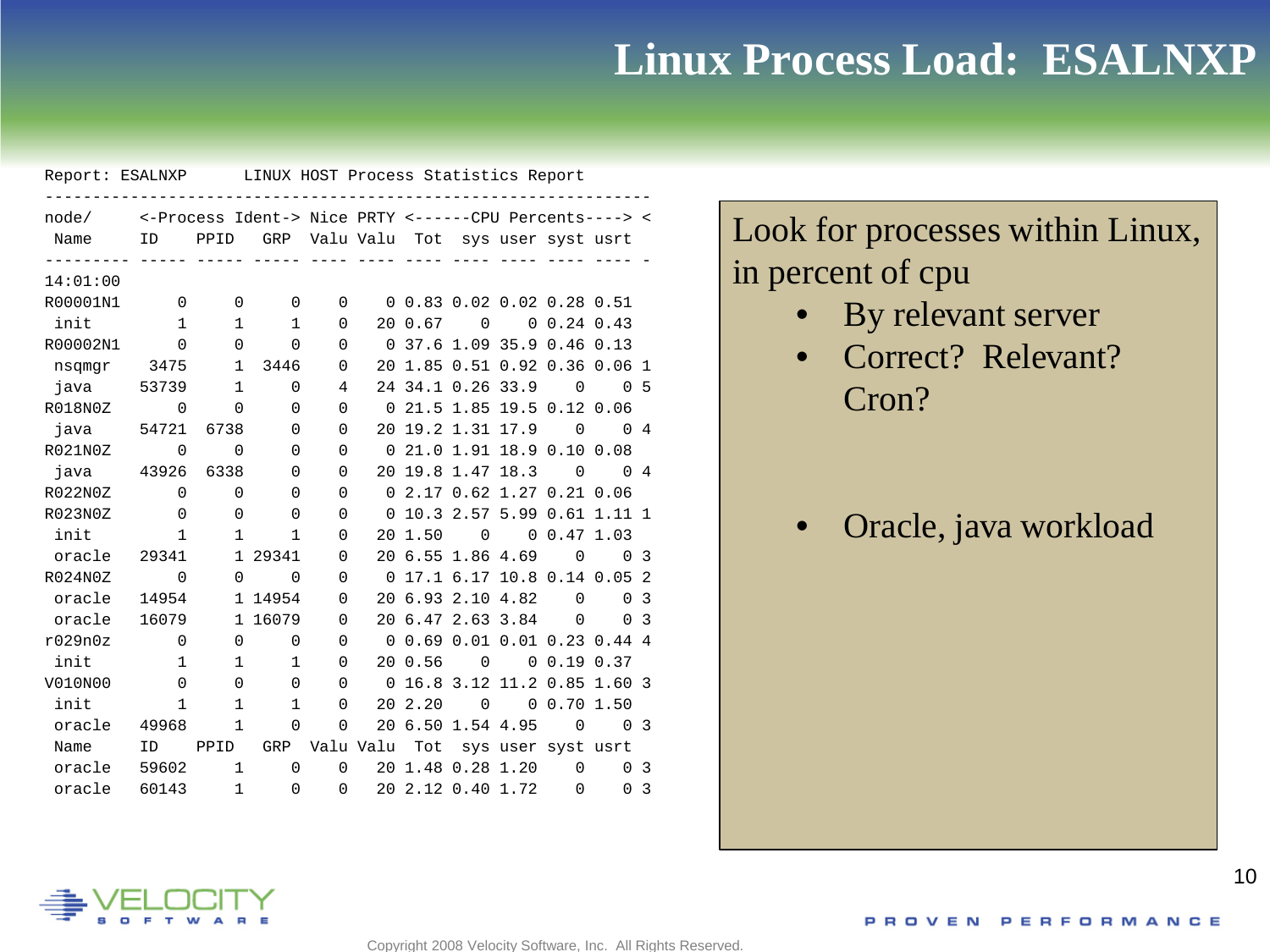## **Storage Utilization: ESASTR1**

| Report: ESASTR1 |    | M                |  |           | Velocity Software Corporate ZMAP 4.<br>Monitor initialized: 064 serial 897F7 First record analyzed: 06/06/16 14:00 |      |          |      |      |
|-----------------|----|------------------|--|-----------|--------------------------------------------------------------------------------------------------------------------|------|----------|------|------|
|                 |    |                  |  |           |                                                                                                                    |      |          |      |      |
|                 |    |                  |  |           | Loggd System Available> Systm User NSS/DCSS <-AddSpace> VDISK <mdc></mdc>                                          |      |          |      |      |
| Time            |    |                  |  |           | On Storage2gb >2gb ExSpc Resdnt Resident Systm User Rsdnt Rsdnt                                                    |      |          |      |      |
|                 |    |                  |  |           |                                                                                                                    |      |          |      |      |
| 06/06/16        |    |                  |  |           |                                                                                                                    |      |          |      |      |
| 14:01:00        | 82 | 180224 346 37619 |  | 14 133120 | 547                                                                                                                | 1644 | $\Omega$ | 5025 | 243  |
| 14:02:00        | 82 | 180224 346 37618 |  | 14 133120 | 547                                                                                                                | 1644 | $\Omega$ | 5025 | 244  |
| 14:03:00        | 82 | 180224 346 37618 |  | 14 133120 | 547                                                                                                                | 1644 | $\Omega$ | 5025 | 244  |
| 14:04:00        | 82 | 180224 346 37617 |  | 14 133120 | 547                                                                                                                | 1644 | $\Omega$ | 5025 | 244  |
| 14:05:00        | 82 | 180224 346 37618 |  | 14 133118 | 547                                                                                                                | 1644 | $\Omega$ | 5025 | 245  |
| 14:06:00        | 82 | 180224 346 37616 |  | 14 133120 | 547                                                                                                                | 1644 | $\Omega$ | 5025 | 246  |
| 14:07:00        | 82 | 180224 346 37616 |  | 14 133120 | 547                                                                                                                | 1644 | $\Omega$ | 5025 | 246  |
| 14:08:00        | 82 | 180224 346 37615 |  | 14 133120 | 547                                                                                                                | 1644 | $\Omega$ | 5025 | 246  |
| 14:09:00        | 82 | 180224 346 37615 |  | 14 133120 | 547                                                                                                                | 1644 | $\Omega$ | 5025 | 247  |
| 14:10:00        | 82 | 180224 346 37617 |  | 14 133118 | 547                                                                                                                | 1644 | $\Omega$ | 5025 | 247  |
| 14:11:00        | 82 | 180224 346 37614 |  | 14 133120 | 547                                                                                                                | 1644 | $\Omega$ | 5025 | 248b |

#### Total storage analysis (in pages)

- MDC? 248mb?
- VDISK Spike (5gb) ? Which server?
- User resident should be large percent??? No workload

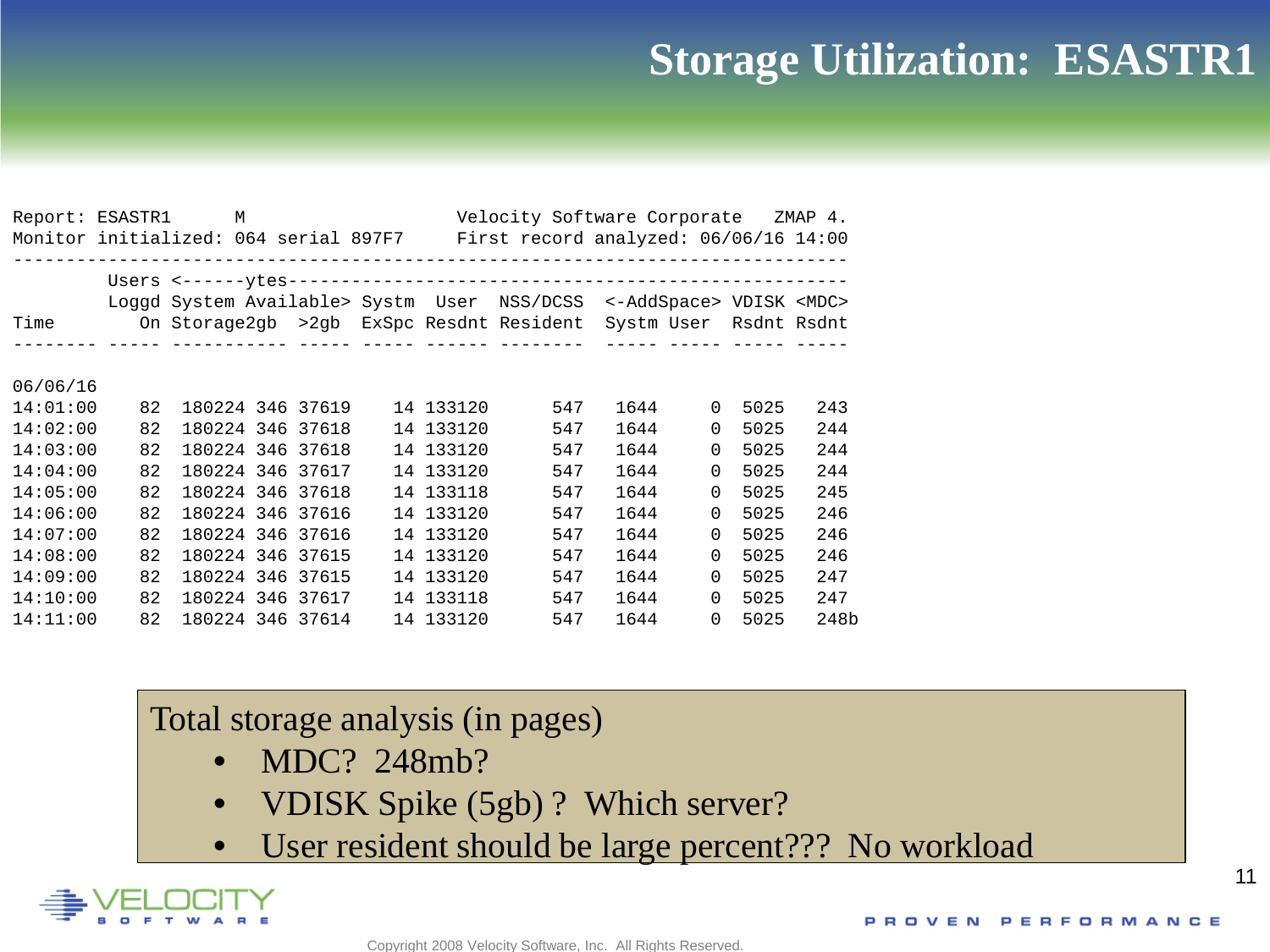## **Virtual Machine Storage : ESAUSPG**

| Report: ESAUSPG                                   |       |                                                                                  |       | User Storage Analysis e |      | Monitor initialized: 06/06/16 at 14:00:00 on06/16 14:00:00                    | ZMAP 4.3.0 0 |
|---------------------------------------------------|-------|----------------------------------------------------------------------------------|-------|-------------------------|------|-------------------------------------------------------------------------------|--------------|
| UserID<br>/Class                                  | Total | <-Storage Occupancy in MegaBytes-><br><---Main Storage---> <--Paging---><br>>2ab | $2GB$ | Xstor                   | DASD | <address spaces<br=""><megab resident<br="">VirtDisk AddSpc</megab></address> |              |
| 14:01:00 133120 131726<br>***Top User Analysis*** |       |                                                                                  | 1394  | $\Omega$                | 87   | 5025                                                                          |              |
| R00002N1                                          | 8187  | 8100                                                                             | 86    | <sup>0</sup>            |      | 8                                                                             |              |
| V015N00                                           | 6899  | 6827                                                                             | 73    |                         |      | 104                                                                           |              |
| R018N0Z                                           | 8075  | 7990                                                                             | 85    |                         |      | 98                                                                            |              |
| RO21N0Z                                           | 7294  | 7217                                                                             | 77    |                         |      | 211                                                                           |              |
| R024N0Z                                           | 6028  | 5965                                                                             | 63    |                         |      | 1422                                                                          |              |
| V010N00                                           | 6532  | 6464                                                                             | 68    |                         |      | 386                                                                           |              |
| RO23N0Z                                           | 6028  | 5964                                                                             | 63    |                         |      | 448                                                                           |              |
| V013N00                                           | 7039  | 6965                                                                             | 74    | 0                       | O    | 400                                                                           |              |
| V012N00                                           | 7043  | 6969                                                                             | 74    |                         |      | 400                                                                           |              |

Total storage analysis (in pages, new "megabyte" option)

- Largest consumer(s) resident storage
- Largest consumer which virtual disk?
- VDISK Spike (1gb) ? Which server?

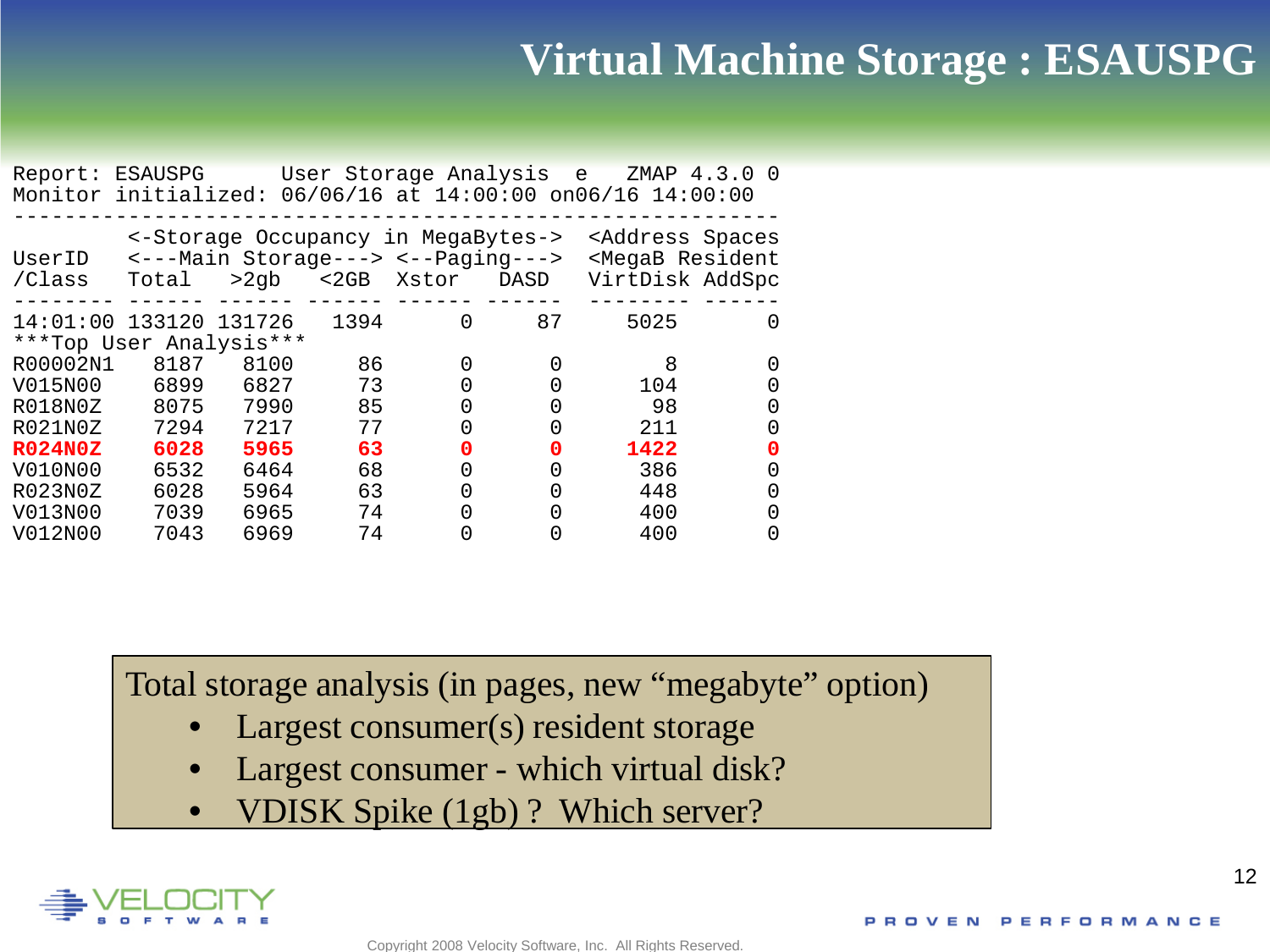## **VDISK for Swap: ESAVDSK**

| Report: ESAVDSK                   |                               |                                             | VDISK Analysis Report |              |       | city S    |
|-----------------------------------|-------------------------------|---------------------------------------------|-----------------------|--------------|-------|-----------|
| Maximum VDISK:<br>System storage: | Storage per user:             | Blocks (MB)<br>--No Limit--<br>--No Limit-- |                       |              |       |           |
|                                   |                               |                                             |                       | $---Size---$ |       | $\t-$ -pa |
|                                   |                               |                                             |                       | AddSpc VDSK  |       | Resi-     |
| Owner                             | Space Name                    |                                             |                       | Pages        | Blks  | dent      |
| 14:01:00                          |                               |                                             |                       |              |       |           |
| LINUX1                            | VDISK\$LINUX1\$\$\$0910\$01B5 |                                             |                       | 51456        | 410K  | 16K       |
| R00001N1                          | VDISK\$R00001N1\$0910\$0011   |                                             |                       | 103K         | 819K  | 5394      |
| R00007N0                          | VDISK\$R00007N0\$0913\$0258   |                                             |                       | 524K         | 4194K | 4336      |
| R00007N0                          | VDISK\$R00007N0\$0914\$0259   |                                             |                       | 524K         | 4194K | 4336      |
| R00007N0                          | VDISK\$R00007N0\$0915\$025A   |                                             |                       | 524K         | 4194K | 4336      |
| R00011N0                          | VDISK\$R00011N0\$0913\$027C   |                                             |                       | 524K         | 4194K | 4336      |
| R00011N0                          | VDISK\$R00011N0\$0914\$027D   |                                             |                       | 524K         | 4194K | 4336      |
| R00011N0                          | VDISK\$R00011N0\$0915\$027E   |                                             |                       | 524K         | 4194K | 4336      |
| R00021N0                          | VDISK\$R00021N0\$0913\$028E   |                                             |                       | 524K         | 4194K | 4336      |
| R00021N0                          | VDISK\$R00021N0\$0914\$028F   |                                             |                       | 524K         | 4194K | 4336      |
| R00021N0                          | VDISK\$R00021N0\$0915\$0290   |                                             |                       | 524K         | 4194K | 4336      |
| R017N0Z                           | VDISK\$R017N0Z\$\$0910\$0014  |                                             |                       | 103K         | 819K  | 18K       |
| R018N0Z                           | VDISK\$R018N0Z\$\$0910\$0018  |                                             |                       | 103K         | 819K  | 25K       |
| R019N0Z                           | VDISK\$R019N0Z\$\$0910\$001D  |                                             |                       | 103K         | 819K  | 69K       |
| R020N0Z                           | VDISK\$R020N0Z\$\$0910\$001F  |                                             |                       | 103K         | 819K  | 16K       |
| R021N0Z                           | VDISK\$R021N0Z\$\$0910\$0023  |                                             |                       | 103K         | 819K  | 54K       |
| R022N0Z                           | VDISK\$R022N0Z\$\$0910\$0026  |                                             |                       | 103K         | 819K  | 102K      |
| R023N0Z                           | VDISK\$R023N0Z\$\$0910\$0006  |                                             |                       | 103K         | 819K  | 102K      |
| R023N0Z                           | VDISK\$R023N0Z\$\$0912\$0007  |                                             |                       | 262K         | 2097K | 12K       |
| <b>R024N0Z</b>                    | VDISK\$R024N0Z\$\$0910\$000E  |                                             |                       | 103K         | 819K  | 102K      |
| <b>R024N0Z</b>                    | VDISK\$R024N0Z\$\$0912\$000F  |                                             |                       | 262K         | 2097K | 262K      |

## Virtual Disk Analysis

- Which virtual disk spiked?
- Are there multiple vdisks, and PRIORITIZED!!!



Copyright 2008 Velocity Software, Inc. All Rights Reserved.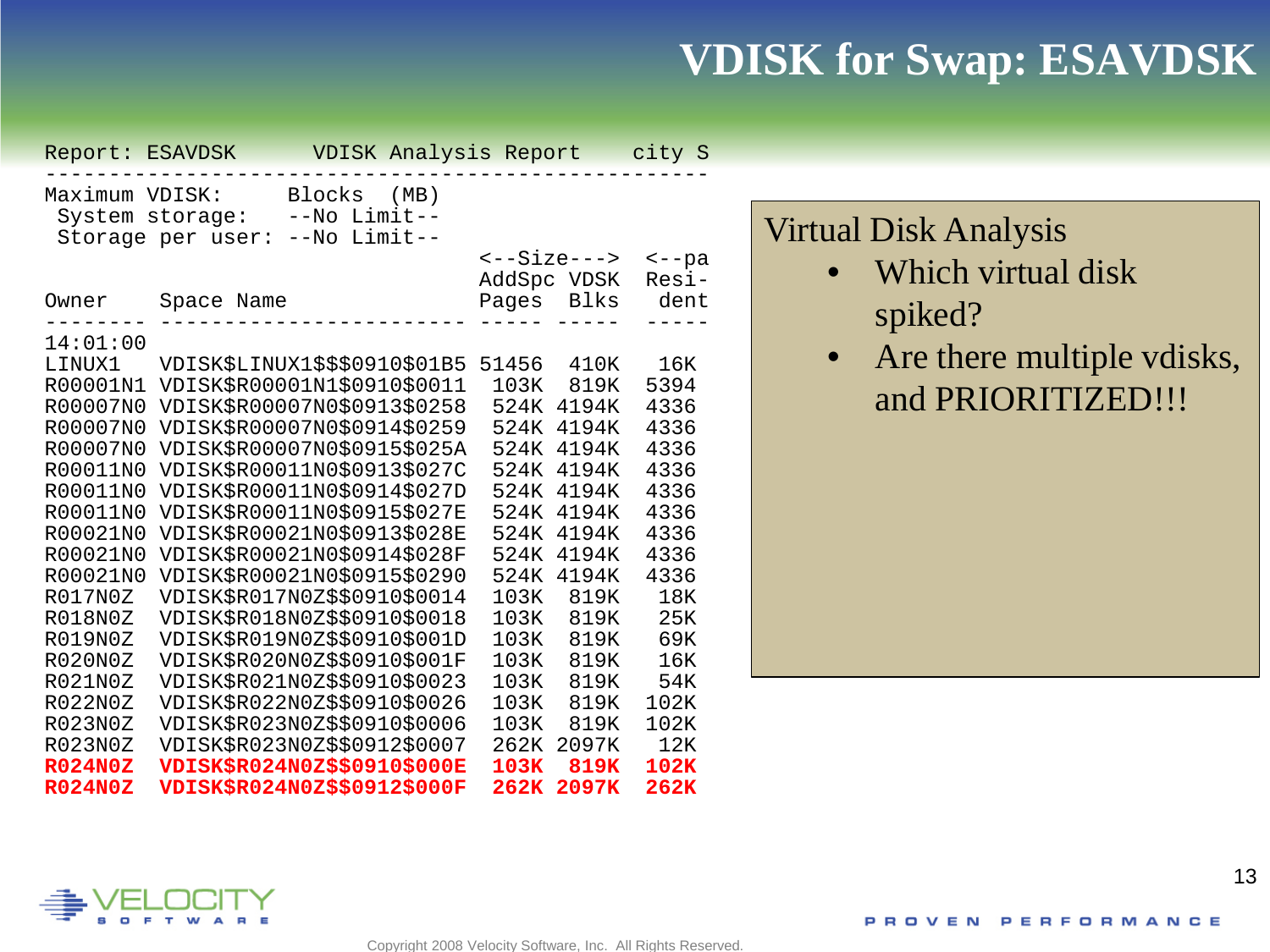# **Linux Storage - 2: ESAUCD2**

| Report: ESAUCD2                                                                                                                                                                                                                                                                                                            |                                                                                                                                                                                                                                                                                                                |                                                                                                                                                                                       |                                                                                                                                                                                                     | LINUX UCD Memory Analysi                                                                                                                                                             |                                                                                                                                                                                                                               |                                                                                                                                |                                                                                                                                                                                                                 |    |
|----------------------------------------------------------------------------------------------------------------------------------------------------------------------------------------------------------------------------------------------------------------------------------------------------------------------------|----------------------------------------------------------------------------------------------------------------------------------------------------------------------------------------------------------------------------------------------------------------------------------------------------------------|---------------------------------------------------------------------------------------------------------------------------------------------------------------------------------------|-----------------------------------------------------------------------------------------------------------------------------------------------------------------------------------------------------|--------------------------------------------------------------------------------------------------------------------------------------------------------------------------------------|-------------------------------------------------------------------------------------------------------------------------------------------------------------------------------------------------------------------------------|--------------------------------------------------------------------------------------------------------------------------------|-----------------------------------------------------------------------------------------------------------------------------------------------------------------------------------------------------------------|----|
| Node/<br>Time/<br>Date<br>14:01:00<br>* * *<br>Nodes<br>R00001N1<br>R00002N1<br>R00003N0<br>R00004N0<br>R00005N0<br>R00006N0<br>R00007N0<br>R00008n0<br>R00009N0<br>r00010n0<br>r00011n0<br>R00020N0<br>R00021N0<br>R007N0Z<br>R017N0Z<br>R018N0Z<br>R019N0Z<br><b>R020N0Z</b><br>R021N0Z<br>R022N0Z<br>R023N0Z<br>R024N0Z | $\leftarrow$ $  -$<br><--Real Storage--> <-----SWAP Storag<br>Total<br>*******<br>1872.9<br>11931<br>3884.7<br>3884.7<br>6902.5<br>6902.5<br>6902.5<br>3884.7<br>6902.5<br>6902.5<br>6902.5<br>6902.5<br>6902.5<br>1872.9<br>3884.7<br>7910.5<br>7910.4<br>3884.7<br>7910.5<br>7910.4<br>5894.6<br>5894<br>. 6 | 532.0<br>4104<br>2899<br>2975<br>6016<br>5975<br>3896<br>3055<br>6044<br>6043<br>6000<br>5904<br>2279<br>167.3<br>677.9<br>42.6<br>286.8<br>248.1<br>826.6<br>699.3<br>562.2<br>655.5 | Avail Used<br>1341<br>7827<br>986.1<br>910.1<br>886.6<br>927.1<br>3007<br>829.4<br>858.1<br>859.8<br>902.8<br>998.9<br>4623<br>1706<br>3207<br>7868<br>7624<br>3637<br>7084<br>7211<br>5332<br>5239 | 1552<br>536.7<br>536.7<br>2428<br>2428<br>2428<br>8521<br>2428<br>2428<br>2428<br>8521<br>2428<br>8521<br>1552<br>712.4<br>712.9<br>712.9<br>712.9<br>712.9<br>712.9<br>8595<br>8595 | -------Storage Si<br>Total Avail Used<br>1552<br>536.7<br>536.7<br>2428<br>2428<br>2428<br>8521<br>2428<br>2428<br>2428<br>8521<br>2428<br>8521<br>1552<br>684.9<br>660.1<br>666.5<br>701.4<br>709.2<br>686.7<br>8365<br>8441 | 0<br>0<br>0<br>0<br>0<br>0<br>0<br>0<br>0<br>0<br>0<br>0<br>0<br>27.4<br>52.8<br>46.4<br>11.5<br>3.7<br>26.1<br>229.9<br>154.0 | <b>Linux Storage Map</b><br>Opportunities?<br>High available (greater<br>than $5\%$ )<br>High buffer (greater<br>than 20mb)<br><b>Issues?</b> Swap<br>If swap used, but also large<br>$\bullet$<br>buffer, CMM? |    |
| R025N0Z<br>r026n0z<br>r029n0z                                                                                                                                                                                                                                                                                              | 1936.8<br>1936.8<br>15835                                                                                                                                                                                                                                                                                      | 869.5<br>869.4<br>12653                                                                                                                                                               | 1067<br>1067<br>3182                                                                                                                                                                                | 2428<br>2428<br>536.7                                                                                                                                                                | 2428<br>2428<br>536.7                                                                                                                                                                                                         | O                                                                                                                              |                                                                                                                                                                                                                 |    |
| V010N00<br>$v0 \pm 100$                                                                                                                                                                                                                                                                                                    | 6902.5<br>3884                                                                                                                                                                                                                                                                                                 | 1256<br>1024                                                                                                                                                                          | 5646<br>2860                                                                                                                                                                                        | 7579<br>713.0                                                                                                                                                                        | 7578<br>698.3                                                                                                                                                                                                                 | 0.6<br>14.6                                                                                                                    |                                                                                                                                                                                                                 | 14 |
|                                                                                                                                                                                                                                                                                                                            |                                                                                                                                                                                                                                                                                                                |                                                                                                                                                                                       |                                                                                                                                                                                                     |                                                                                                                                                                                      |                                                                                                                                                                                                                               |                                                                                                                                |                                                                                                                                                                                                                 |    |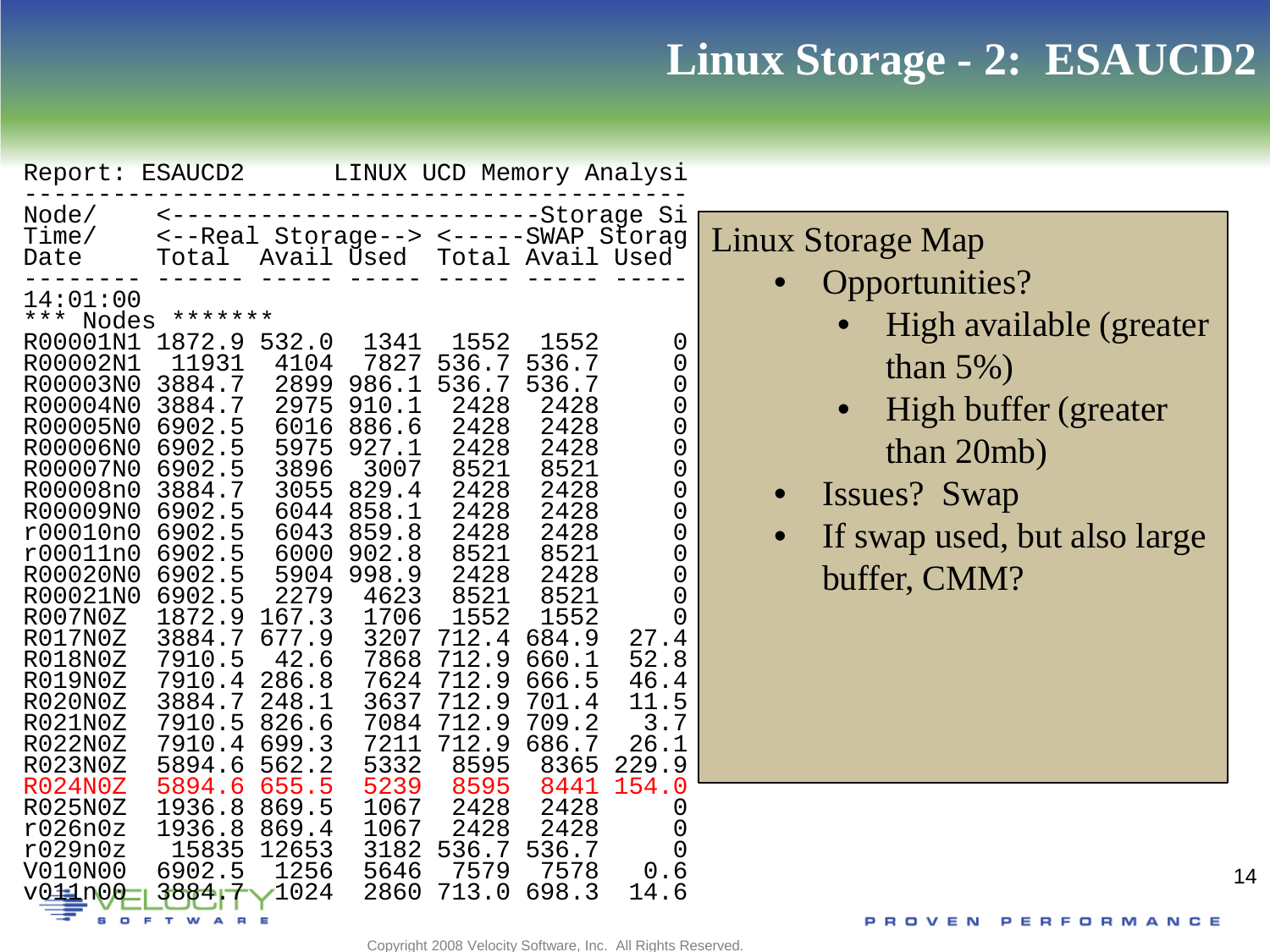## **Linux Storage - 2: ESAUCD2**

| Report: ESAUCD2                                                                                                                                                                                                                                                                  |                                                                                                                                                                                                                                            |                                                                                                                                                                                                                       |                                                                                                                                                                                         |                                                                                                                                                                                                    |                                                                                                                                                                                                    |                                                                                                                                                          |                                                                                                                                                                                               | LINUX UCD Memory Analysis Report                                                                                                                                                                 |                                                                                                                                                                                                             | Velocity Softwar                                                                                                                                                                                        |                                                                                                                                                                                                     |
|----------------------------------------------------------------------------------------------------------------------------------------------------------------------------------------------------------------------------------------------------------------------------------|--------------------------------------------------------------------------------------------------------------------------------------------------------------------------------------------------------------------------------------------|-----------------------------------------------------------------------------------------------------------------------------------------------------------------------------------------------------------------------|-----------------------------------------------------------------------------------------------------------------------------------------------------------------------------------------|----------------------------------------------------------------------------------------------------------------------------------------------------------------------------------------------------|----------------------------------------------------------------------------------------------------------------------------------------------------------------------------------------------------|----------------------------------------------------------------------------------------------------------------------------------------------------------|-----------------------------------------------------------------------------------------------------------------------------------------------------------------------------------------------|--------------------------------------------------------------------------------------------------------------------------------------------------------------------------------------------------|-------------------------------------------------------------------------------------------------------------------------------------------------------------------------------------------------------------|---------------------------------------------------------------------------------------------------------------------------------------------------------------------------------------------------------|-----------------------------------------------------------------------------------------------------------------------------------------------------------------------------------------------------|
| Node/<br>Time/<br>Date                                                                                                                                                                                                                                                           | <--------------------------Storage Sizes (in MegaB--<br><--Real Storage--> <-----SWAP Storage----> Total<br>Total                                                                                                                          | Avail Used                                                                                                                                                                                                            |                                                                                                                                                                                         |                                                                                                                                                                                                    | Total Avail Used MIN                                                                                                                                                                               |                                                                                                                                                          |                                                                                                                                                                                               | Avail                                                                                                                                                                                            | ----------<br>--Storage in Use---<br>Buffer Cache Ovrhd                                                                                                                                                     |                                                                                                                                                                                                         |                                                                                                                                                                                                     |
| R00001N1<br>R00002N1<br>R00003N0<br>R00004N0<br>R00005N0<br>R007N0Z<br>R017N0Z<br>R018N0Z<br>R019N0Z<br><b>R020N0Z</b><br>R021N0Z<br>R022N0Z<br>R023N0Z<br>R024N0Z<br>R025N0Z<br>r026n0z<br>r029n0z<br>V010N00<br>v011n00<br>v012n00<br>v013n00<br>v014n00<br>v015n00<br>v016n00 | 1872.9<br>11931<br>3884.7<br>3884.7<br>6902.5<br>1872.9<br>3884.7<br>7910.5<br>7910.4<br>3884.7<br>7910.5<br>7910.4<br>5894.6<br>5894.6<br>1936.8<br>1936.8<br>15835<br>6902.5<br>3884.7<br>6902.5<br>6902.5<br>3884.7<br>6902.5<br>6902.5 | 532.0<br>4104<br>2899<br>2975<br>6016<br>167.3<br>677.9<br>42.6<br>286.8<br>248.1<br>826.6<br>699.3<br>562.2<br>655.5<br>869.5<br>869.4<br>12653<br>1256<br>1024<br>38.3<br>52.4<br>398.1<br>205.0<br>30 <sup>2</sup> | 1341<br>7827<br>986.1<br>910.1<br>886.6<br>1706<br>3207<br>7868<br>7624<br>3637<br>7084<br>7211<br>5332<br>5239<br>1067<br>1067<br>3182<br>5646<br>2860<br>6864<br>6850<br>3487<br>6698 | 1552<br>536.7<br>536.7<br>2428<br>2428<br>1552<br>712.4<br>712.9<br>712.9<br>712.9<br>712.9<br>712.9<br>8595<br>8595<br>2428<br>2428<br>536.7<br>7579<br>713.0<br>713.0<br>713.0<br>713.0<br>713.0 | 1552<br>536.7<br>536.7<br>2428<br>2428<br>1552<br>684.9<br>660.1<br>666.5<br>701.4<br>709.2<br>686.7<br>8365<br>8441<br>2428<br>2428<br>536.7<br>7578<br>698.3<br>647.4<br>632.0<br>705.9<br>702.8 | 0<br>0<br>0<br>0<br>0<br>0<br>27.4<br>52.8<br>46.4<br>11.5<br>3.7<br>26.1<br>229.9<br>154.0<br>0<br>0<br>0<br>0.6<br>14.6<br>65.6<br>80.9<br>7.1<br>10.2 | 15.6<br>15.6<br>15.6<br>15.6<br>15.6<br>15.6<br>15.6<br>15.6<br>15.6<br>15.6<br>15.6<br>15.6<br>15.6<br>15.6<br>15.6<br>. 6<br>15<br>.6<br>15<br>15.6<br>15.6<br>.6<br>15<br>15<br>.6<br>15.6 | 2084<br>4641<br>3435<br>5402<br>8444<br>1719<br>1363<br>702.7<br>953.3<br>949.5<br>1536<br>1386<br>8927<br>9097<br>3297<br>3297<br>13190<br>8834<br>1723<br>685.7<br>684.4<br>1104<br>15.6 907.7 | 179.2<br>425.8<br>147.3<br>150.9<br>136.7<br>379.1<br>599.2<br>268.6<br>619.3<br>513.3<br>641.1<br>641.3<br>456.6<br>438.3<br>139.3<br>139.3<br>392.3<br>683.0<br>679.8<br>466.3<br>515.2<br>667.6<br>482.8 | 720.9<br>882.5<br>432.5<br>367.1<br>353.1<br>824.9<br>958.9<br>2998<br>2247<br>1169<br>1492<br>1175<br>3375<br>3228<br>587.1<br>587.1<br>1783<br>3468<br>743.6<br>662.8<br>582.6<br>1324<br>1281<br>345 | 440.9<br>6519<br>406.3<br>392.0<br>396.9<br>501.7<br>1649<br>4601<br>4757<br>1954<br>4951<br>5395<br>1501<br>1572<br>341.0<br>341.1<br>1007<br>1496<br>1437<br>5735<br>5752<br>1495<br>4934<br>4763 |
|                                                                                                                                                                                                                                                                                  |                                                                                                                                                                                                                                            |                                                                                                                                                                                                                       | <b>Linux Storage Map Opportunities?</b>                                                                                                                                                 |                                                                                                                                                                                                    |                                                                                                                                                                                                    |                                                                                                                                                          |                                                                                                                                                                                               |                                                                                                                                                                                                  |                                                                                                                                                                                                             |                                                                                                                                                                                                         |                                                                                                                                                                                                     |
|                                                                                                                                                                                                                                                                                  |                                                                                                                                                                                                                                            |                                                                                                                                                                                                                       |                                                                                                                                                                                         |                                                                                                                                                                                                    |                                                                                                                                                                                                    |                                                                                                                                                          |                                                                                                                                                                                               | High available (greater than 5%)                                                                                                                                                                 |                                                                                                                                                                                                             |                                                                                                                                                                                                         |                                                                                                                                                                                                     |
|                                                                                                                                                                                                                                                                                  |                                                                                                                                                                                                                                            |                                                                                                                                                                                                                       |                                                                                                                                                                                         |                                                                                                                                                                                                    |                                                                                                                                                                                                    |                                                                                                                                                          |                                                                                                                                                                                               | High buffer (greater than 20mb)                                                                                                                                                                  |                                                                                                                                                                                                             |                                                                                                                                                                                                         | <b>RFORMANCE</b>                                                                                                                                                                                    |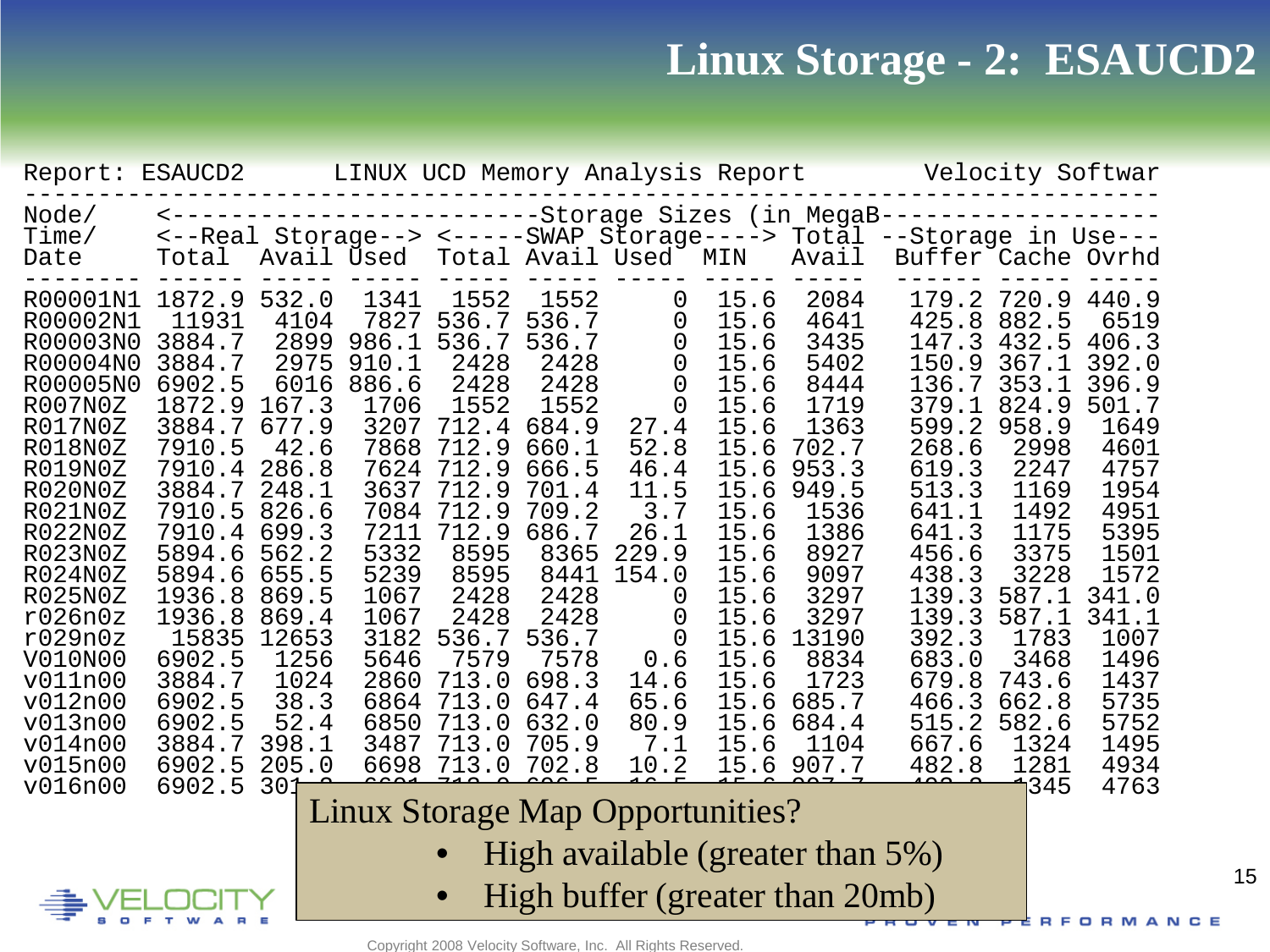# **Paging Subsystem: ESAPSDV**

| Report: ESAPSDV Page And Spool Device Activi      |                                        |       |              |       |   |  |
|---------------------------------------------------|----------------------------------------|-------|--------------|-------|---|--|
| Monitor initialized: 06/06/16 at 14:00:00 on 2964 |                                        |       |              |       |   |  |
|                                                   |                                        |       |              |       |   |  |
|                                                   | <----------------Paging--------------> |       |              |       |   |  |
| Dev                                               | <----------Slots---------> <-per sec-> |       |              |       |   |  |
| No. Serial Avail Used %Use Max Read Write         |                                        |       |              |       |   |  |
|                                                   |                                        |       |              |       |   |  |
| 06/06/16                                          |                                        |       |              |       |   |  |
| 14:01:00                                          |                                        |       |              |       |   |  |
| 7F01 M01S01                                       |                                        |       |              |       | O |  |
| 9E1C M01S02                                       |                                        |       | $\bullet$    |       | 0 |  |
|                                                   |                                        |       |              |       |   |  |
| Total:                                            | 34255K                                 | 22212 | <sup>0</sup> | 22212 | O |  |

### Paging Configuration:

- How many devices (11)
- Equal sizes?
- How full?  $(50\%)$
- Rates reasonable? Device type dependent